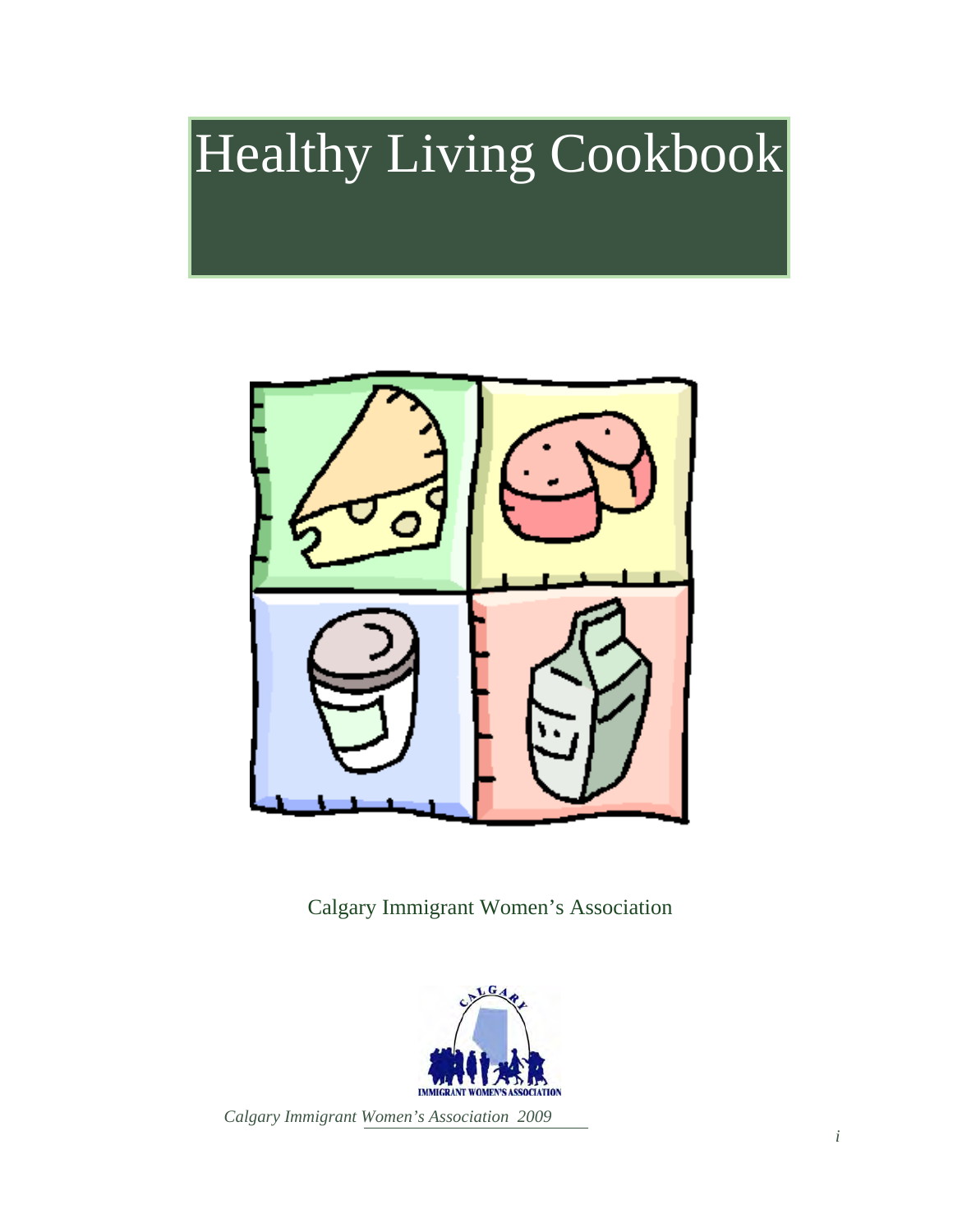

Calgary Immigrant Women's Association



Recipes in this booklet were provided by women who participated in the Healthy Living: Preventing Type II Diabetes in Immigrant Women and their Families project. These recipes are suggested ideas for making healthy meals. Please consult the Canada Food Guide for information on healthy eating.

*CIWA would like to thank all those who participated in the making of this booklet:* 

*The participants who provided the recipes - those whose names appear on the recipe pages and those who chose to stay anonymous, Grace Wong RD - project dietitian, Public Health Agency of Canada (PHAC), Natalia Sim, Project Coordinator, and Haneen Omar, former project coordinator for her work on the booklet.* 

> *Calgary Immigrant Women' Associationn #200, 138 - 4th Ave SE Calgary, Alberta T2G 4Z6 Tel (403) 263-4414 Fax (403) 264-3914*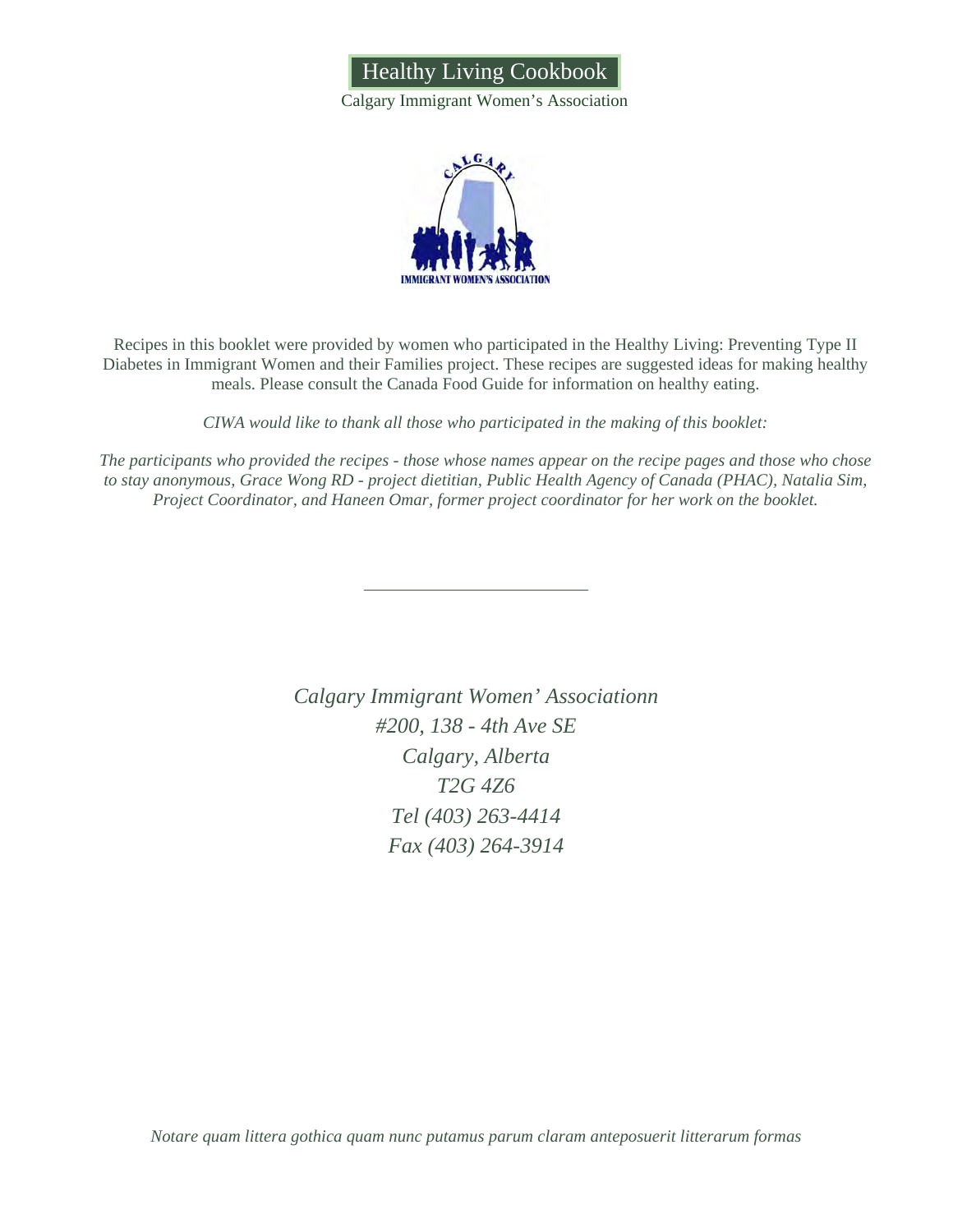### Healthy Living Cookbook

Calgary Immigrant Women's Association

#### *Cookbook Terms and Definitions*

Bake: to cook food in the oven at a specific temperature as listed in the recipe Beat: to smooth by using a brisk, regular revolving motion that lifts the mixture over and over Blend: to combine two or more ingredients by mixing thoroughly Boil: to cook in boiling water or other liquid. Liquid "boils" when bubbles rise continuously to the top Chop: to cut into small pieces using a knife or other sharp utensil Cube: to cut in even pieces or cubes Dice: see "cube" Entree: a dish served as the main part of the meal. It may be served with a starter and/or dessert or alone g: grams Garnish: to decorate foods, usually with other foods Grease: to rub lightly with shortening or butter. Often, you can squirt pans with non-stick spray instead Mince: chopping something into very tiny pieces ml: millilitres Preheat: to heat oven to desired temperature before putting food in oven Roast: to cook by dry heat in oven Sauté: (SAW-TAY) to quickly heat meat or vegetables in fat in an open pan Sift: to put dry ingredients through a sifter, to lighten and/or incorporate them, or to remove large pieces Simmer: to cook liquid just below the boiling point Slice: to cut a complete straight line or sheet through a food (such as a slice of bread) Starter: a dish that may be served as an appetizer, snack, side dish or light meal Stir: to mix foods with a circular motion for the purpose of blending or obtaining uniform consistency Tbsp.: tablespoon; 1 tbsp.=15 ml or 3 teaspoons

*Notare quam littera gothica quam nunc putamus parum claram anteposuerit litterarum formas*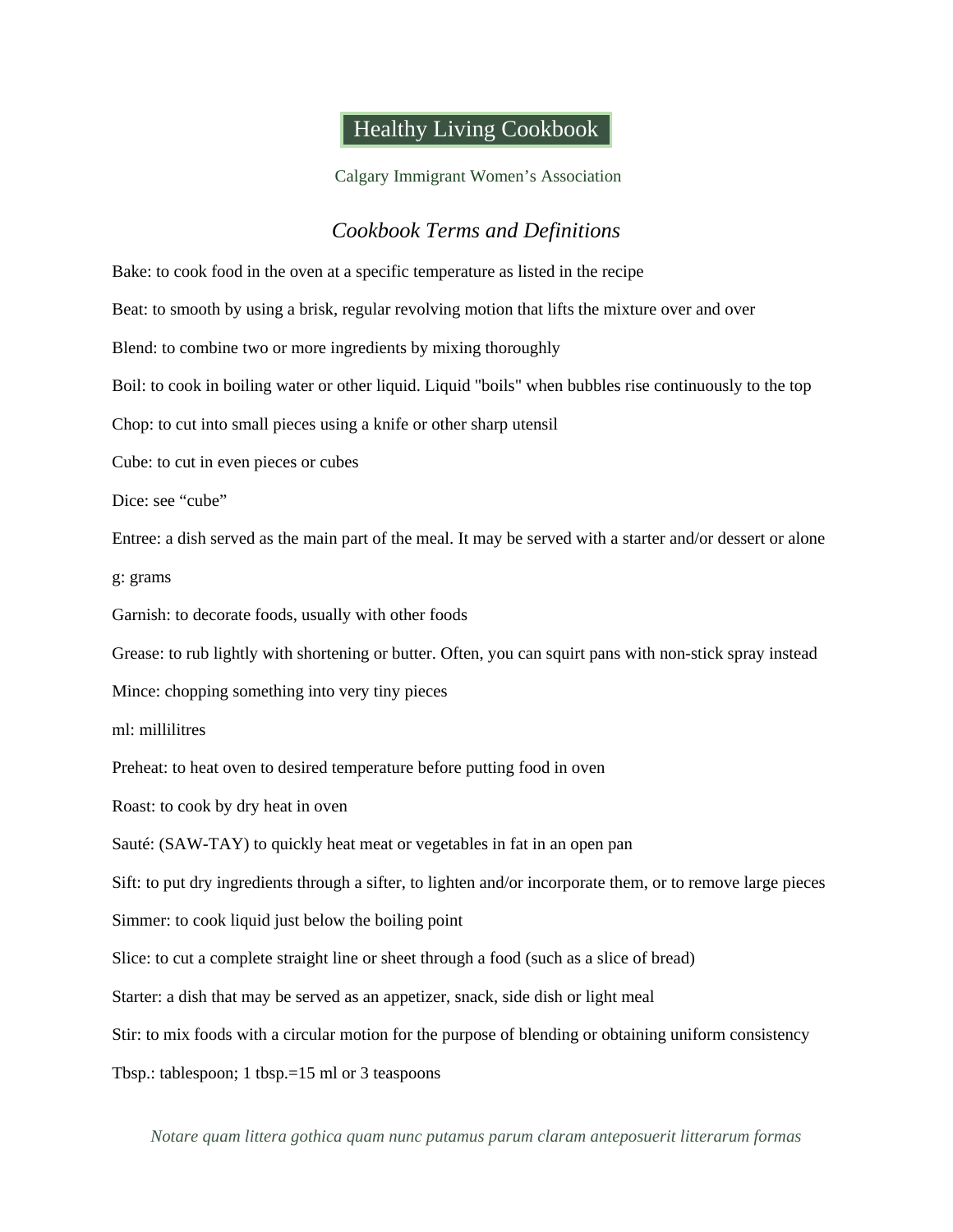Toss: to lightly blend ingredients by lifting them and letting them fall back in the bowl

Tsp.: teaspoon; 1 tsp=5 ml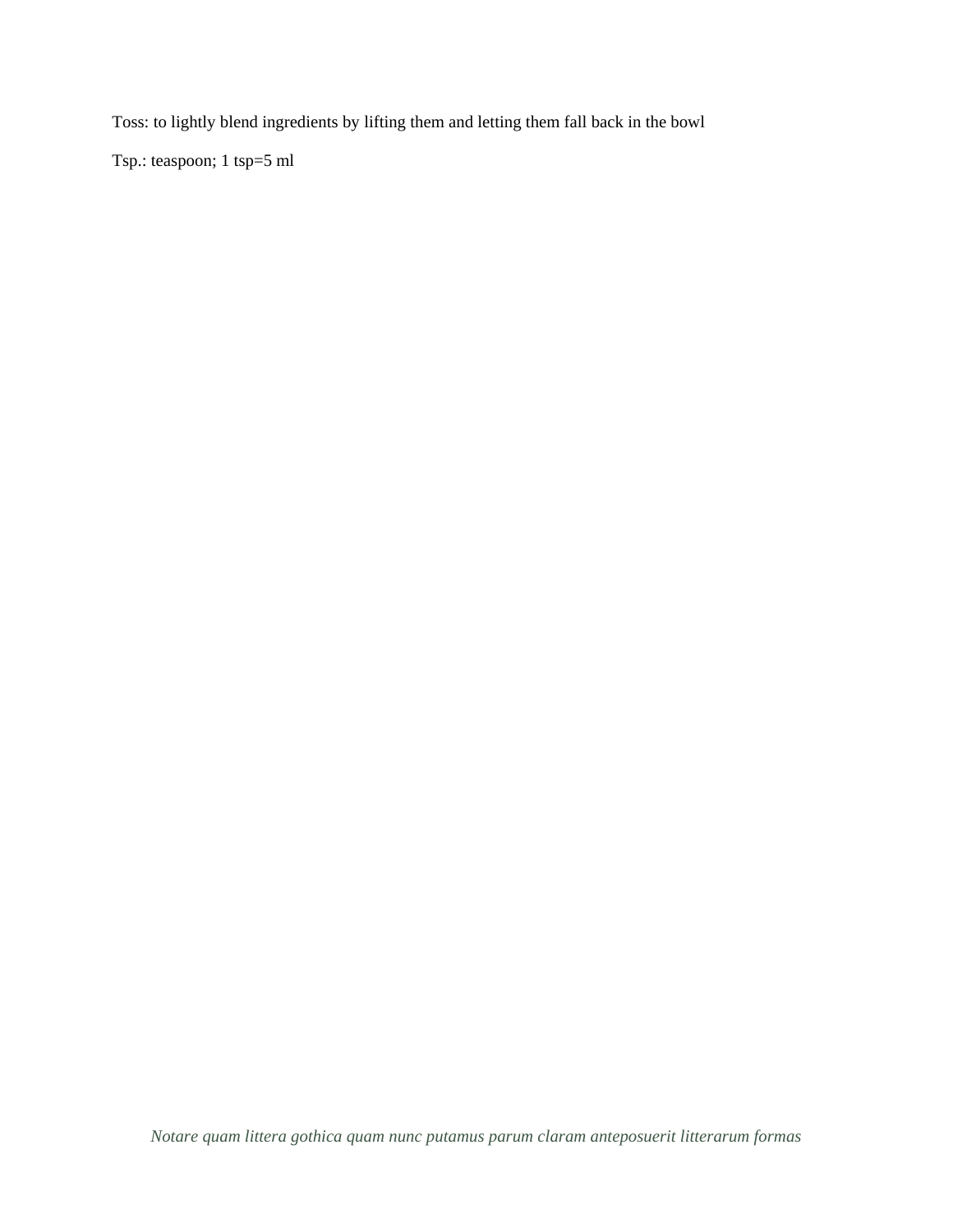

Calgary Immigrant Women's Association



## *Salads & Starters*

*Calgary Immigrant Women's Association 2009 1*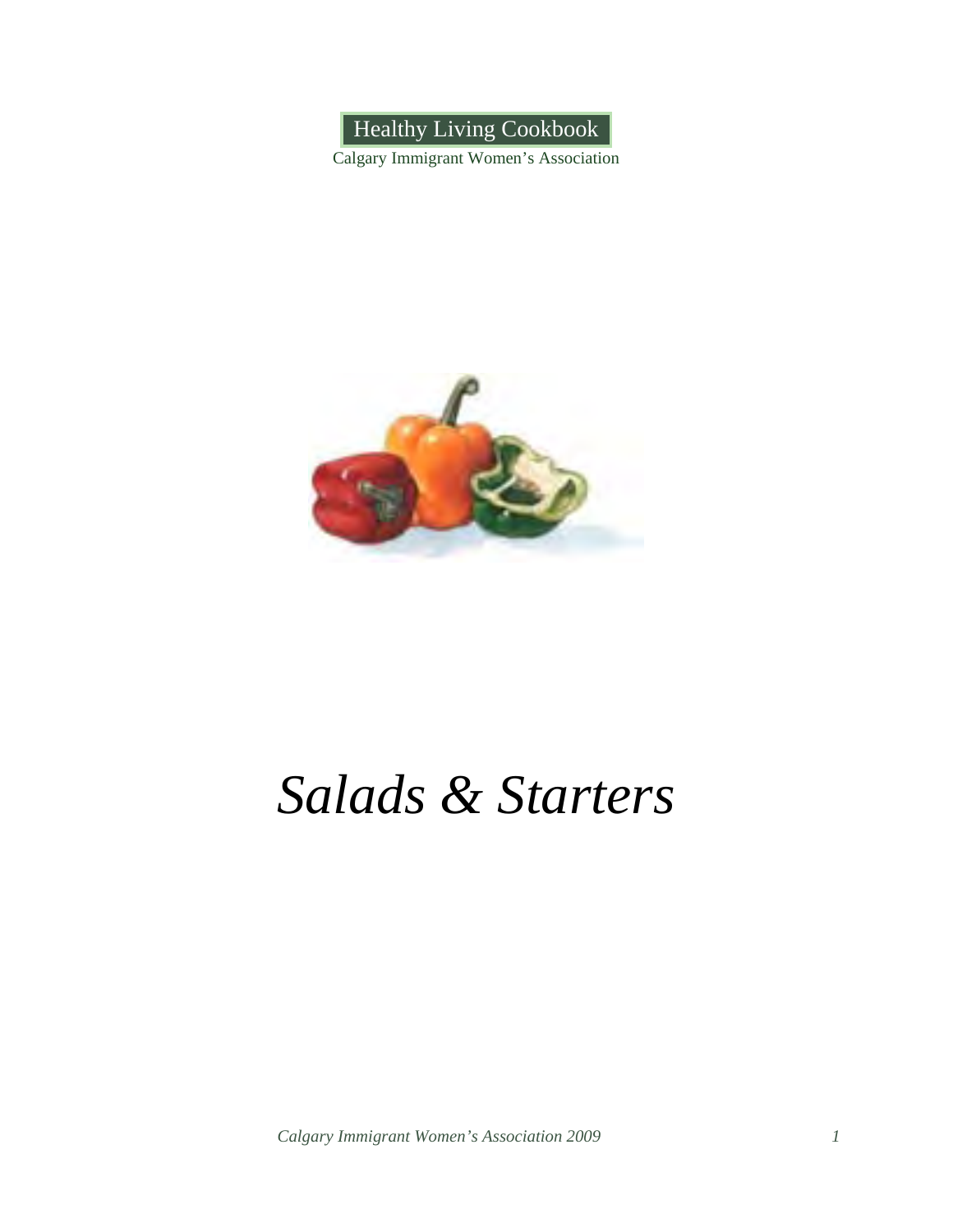Name of Recipe: Country Bread Country:: France Use: starter for any meal Provided by: Myriam Piu

**Ingredients** 

900 grams of white flour 100 grams of rye flour 20 g of salt 20 g of yeast Enough water to make dough that is firm but not too dry or too sticky

**Directions** 

Mix all ingredients very well by hand or in a bread mixer until elastic. Cover the bread and let it rise for 45 minutes in a warm place. Divide the dough and shape into baguettes (that is the long French bread). Let the baguettes rise again for 1 and a half hours. Make superficial cuts on baguettes with a knife. Preheat oven to 240 degrees C (450 F) and leave a heatproof dish of water in the oven. Bake baguettes in a nonstick sheet for 20 minutes or until lightly coloured.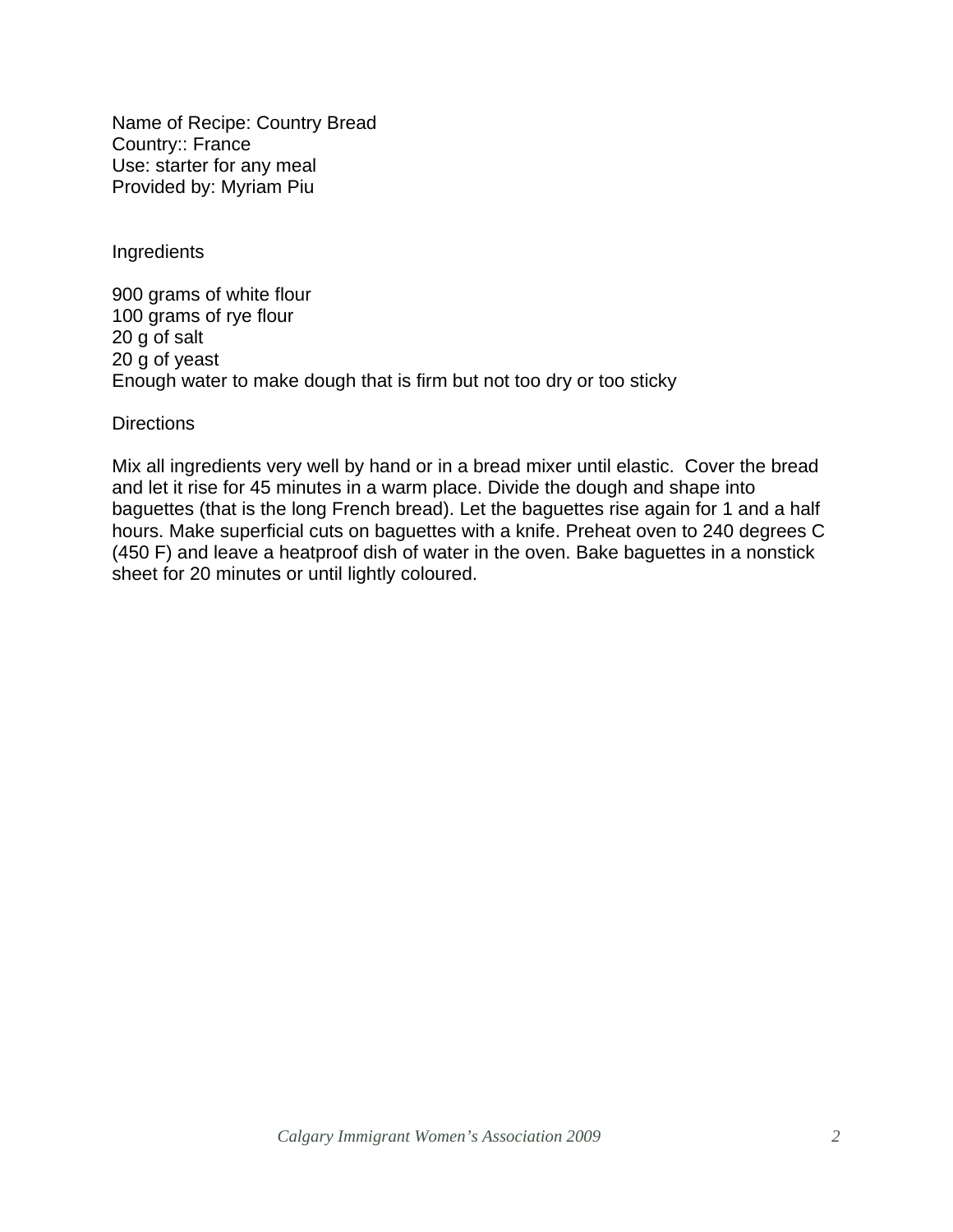Name of Recipe: Gimbab Country: Korea Use: starter Provided by: Mihyang Park

Ingredients

For one person 1 piece dry seafood ½ cup rice 1 egg, boiled Cucumbers, sliced thin Carrots, sliced thin Ham or Beef Salted bean curd (check on this one)

**Directions** 

Place sheet of dry seafood on a bamboo roll. First add a layer of rice, then boiled egg (mashed and spread), then cucumber, then carrots, and then cooked beef or ham. Roll together tightly until the roll sticks. Enjoy!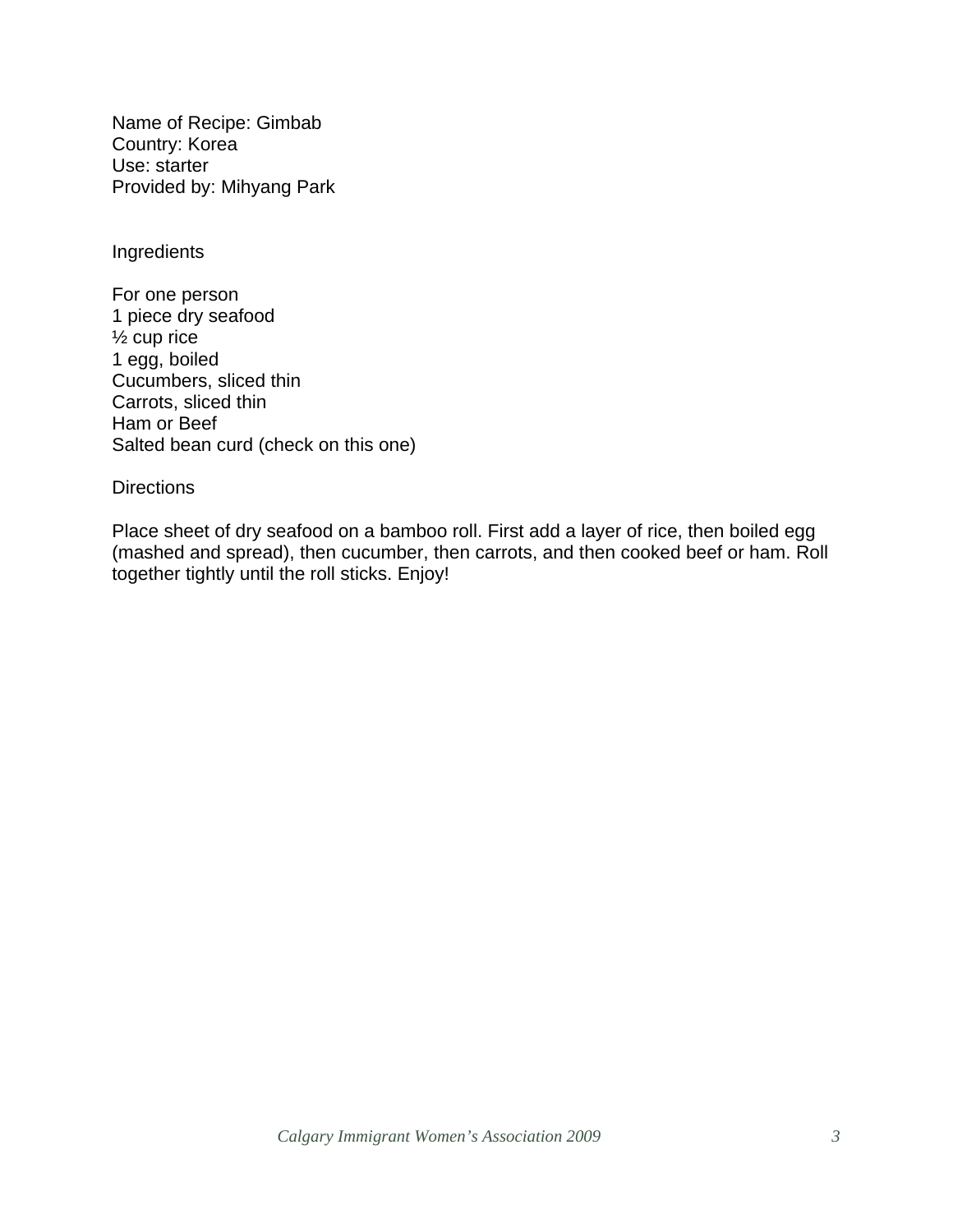Name of Recipe: Shakshooka Country: Sudan Use: Salad Provided by: Siham Abdel Wahab

Ingredients

4 eggs 4 tomatoes, diced 3 tbsps. olive oil  $\frac{1}{2}$  tsp dill Salt and pepper to taste 1 clove garlic, crushed

Serve with pita bread

- Heat oil in a saucepan on medium heat
- Add eggs and scramble lightly for 1 minute
- Add tomatoes, garlic, dill and salt/pepper and stir
- Simmer for 10 minutes or less, until mix is well-cooked
- Serve hot or cold, with pita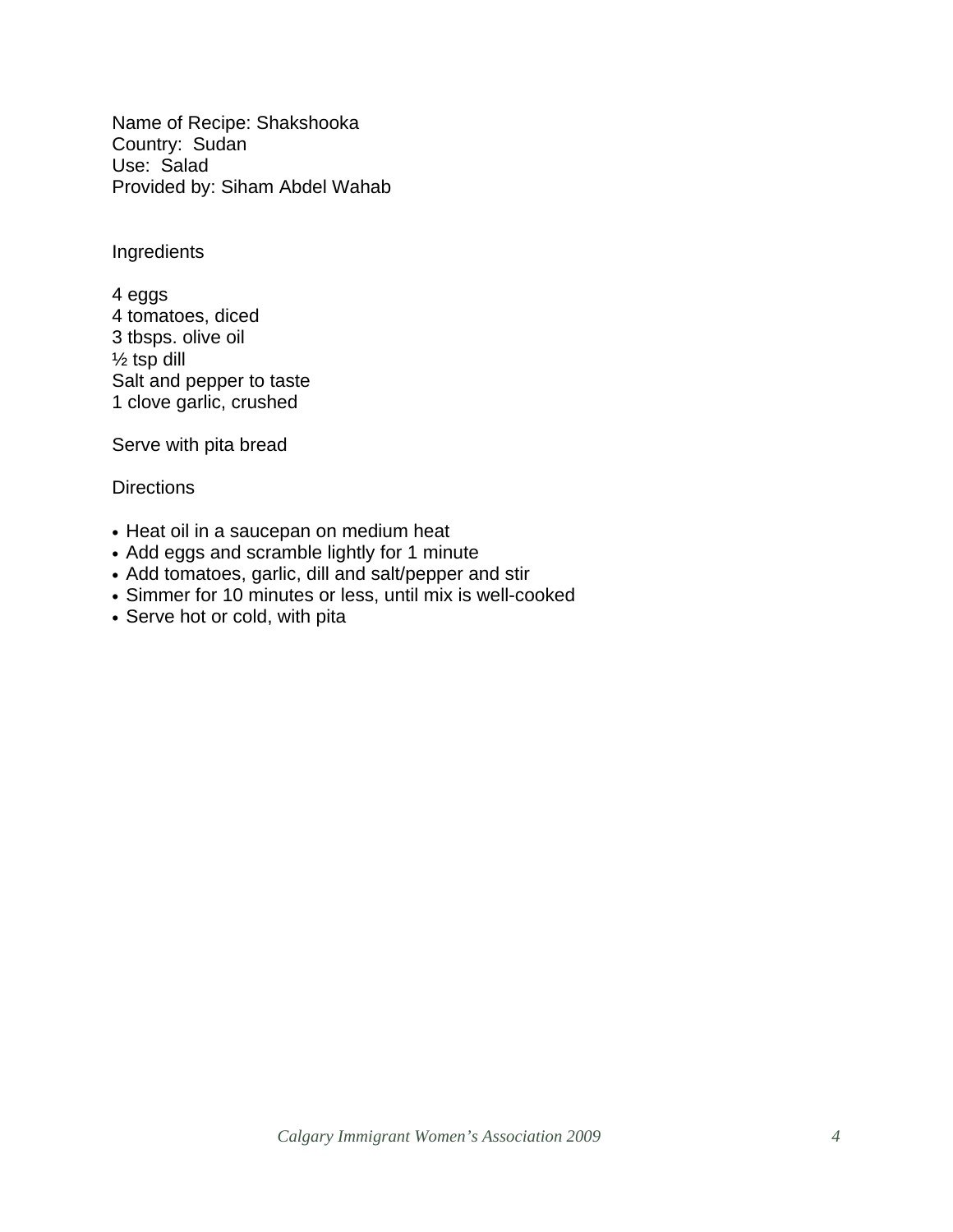Name of Recipe: Beef Soup with Vegetables Country: Philippines Use: Soup Provided by: Elizabeth Dalgdig

Ingredients

Beef (ground or chunks) Onion Corn pepper Salt Bok Choy Cabbage **Potatoes** 

**Directions** 

Place sheet of dry seafood on a bamboo roll. First add rice, then boiled egg (mashed and spread), then cucumber, then carrots, and then cooked beef or ham. Roll together tightly until the roll sticks. Enjoy!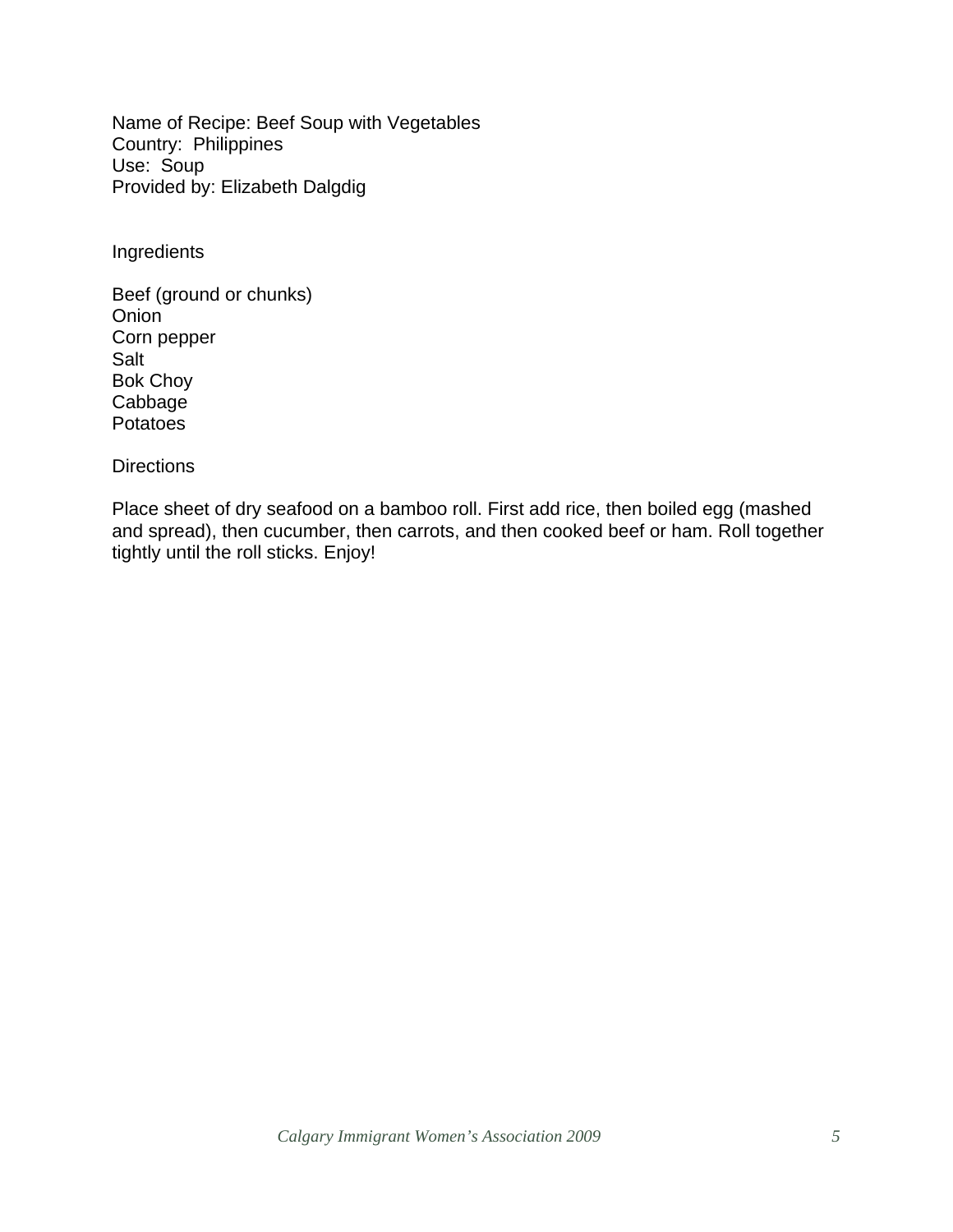Name of Recipe: Homemade Yogurt Country: India Use: side dish Provided by: Anonymous

Ingredients

2 liter 2% milk 3 tbsp sour cream or yogurt

- Boil milk on low heat, stirring regularly
- Mix together sour cream/yogurt and milk
- Cover pot and leave in a warm place for 24 hours
- Enjoy your yogurt!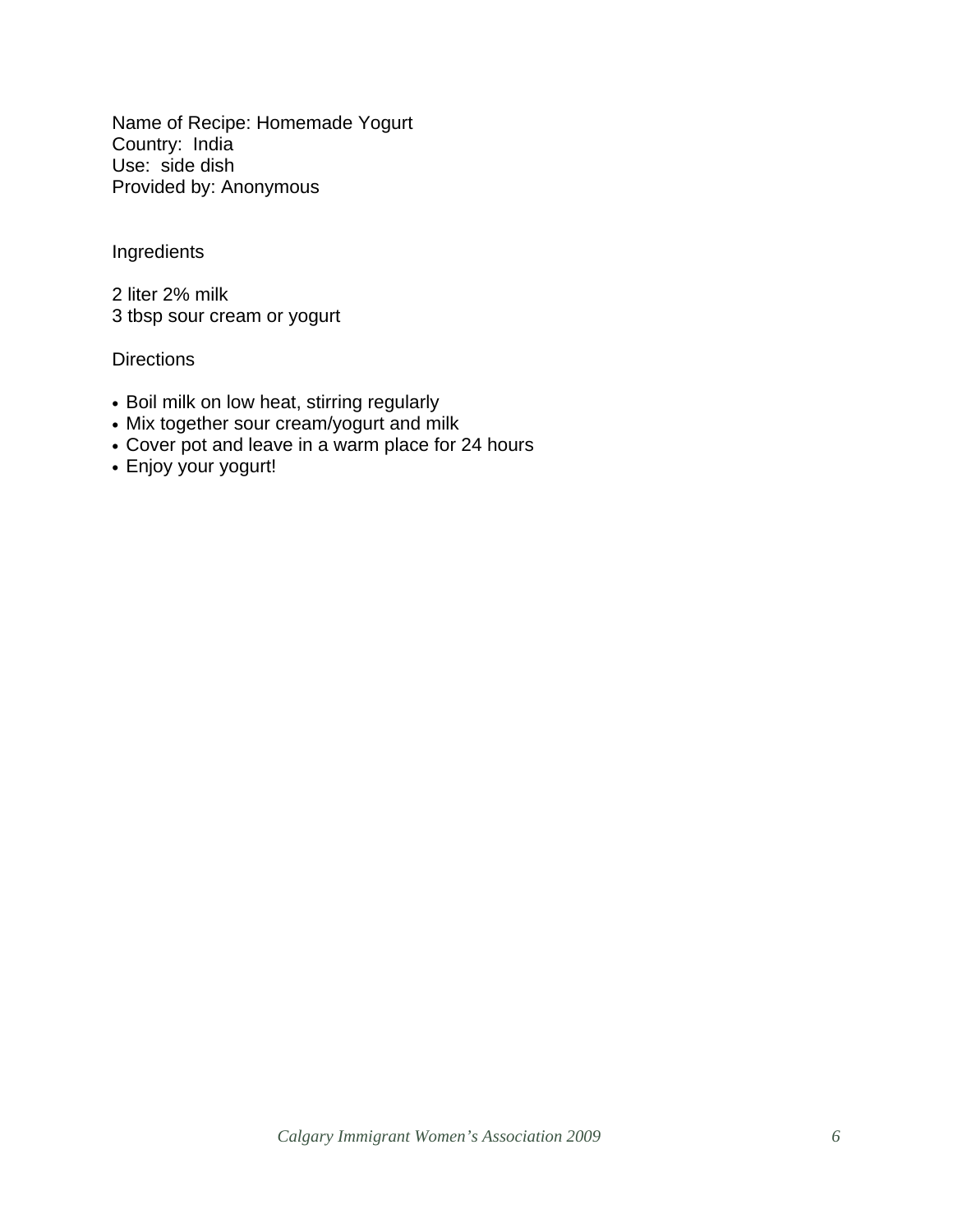Name of Recipe: Mimosa Salad Country: Russia Use: salad Provided by: Svetlana

**Ingredients** 

5 boiled eggs that have been cooled 100 g your favorite cheese 100 g butter 200 g mayonnaise 1 tin of canned salmon

- Grate the cheese and mix with the egg whites
- Flake the salmon with a fork
- Divide the butter into small portions
- Now mix all ingredients in a large bowl in this order: egg whites, cheese, half the salmon, mayonnaise, butter, the rest of the salmon
- Finally sprinkle crushed egg yolks on top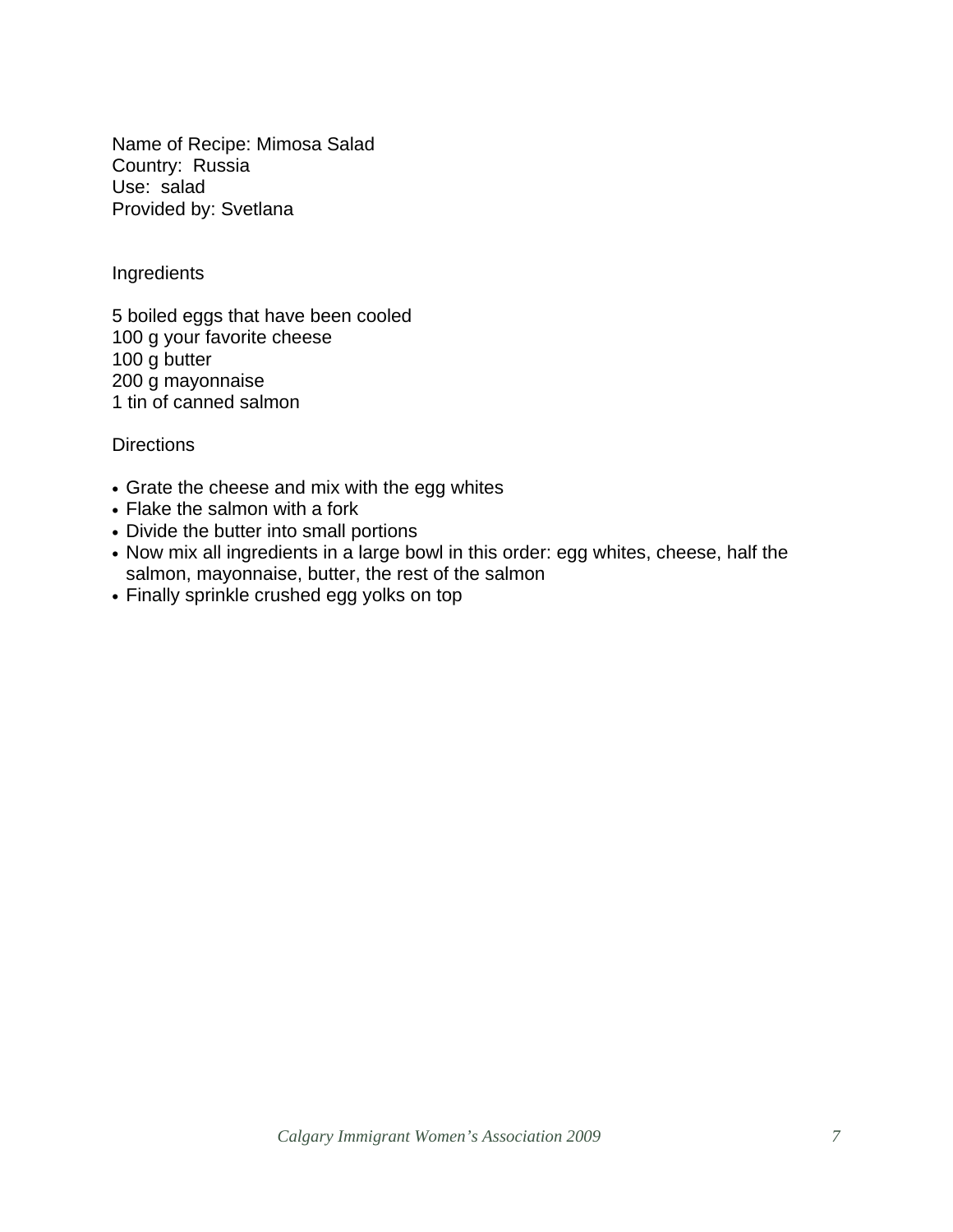Name of Recipe: Russian Salad Country: Russia Use: salad Provided by: Svetlana

Ingredients

**Beets Carrots** Potatoes Pickled cucumber Pickled cabbage, if available Olive oil

- Boil beets, carrots and potatoes (keep skin on) until they are soft. Let them cool down.
- Peel the vegetables and use equal quantities (example 1 carrot, 1 potato and 1 beet) and cut into cubes
- Chop picked cucumber and cabbage into thin pieces
- Mix all the vegetables together and dress with olive oil. You can add some salt, dill and parsley for garnish.
- Enjoy!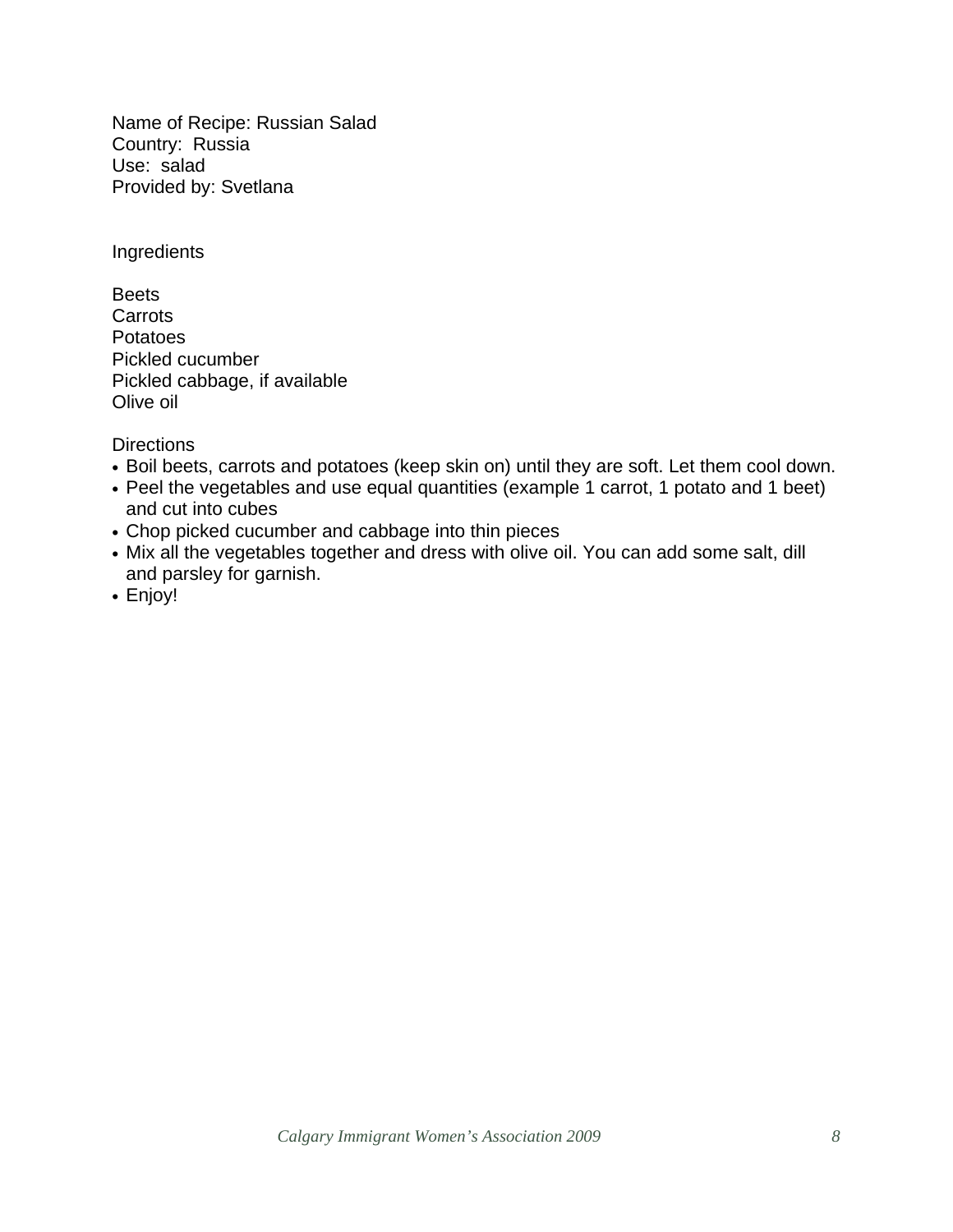Name of Recipe: Green Pea Soup Country: France Use: lunch, dinner, Provided by: Annie Fortin

Ingredients

1 kilogram of green frozen peas 2 liters (8 cups) of low salt chicken broth 5 cloves of garlic, crushed 2 bay leaves

#### **Directions**

Bring to a boil for 20 minutes, take out Bay leaves and let it cool down and then blend it in a food processor. Serve hot.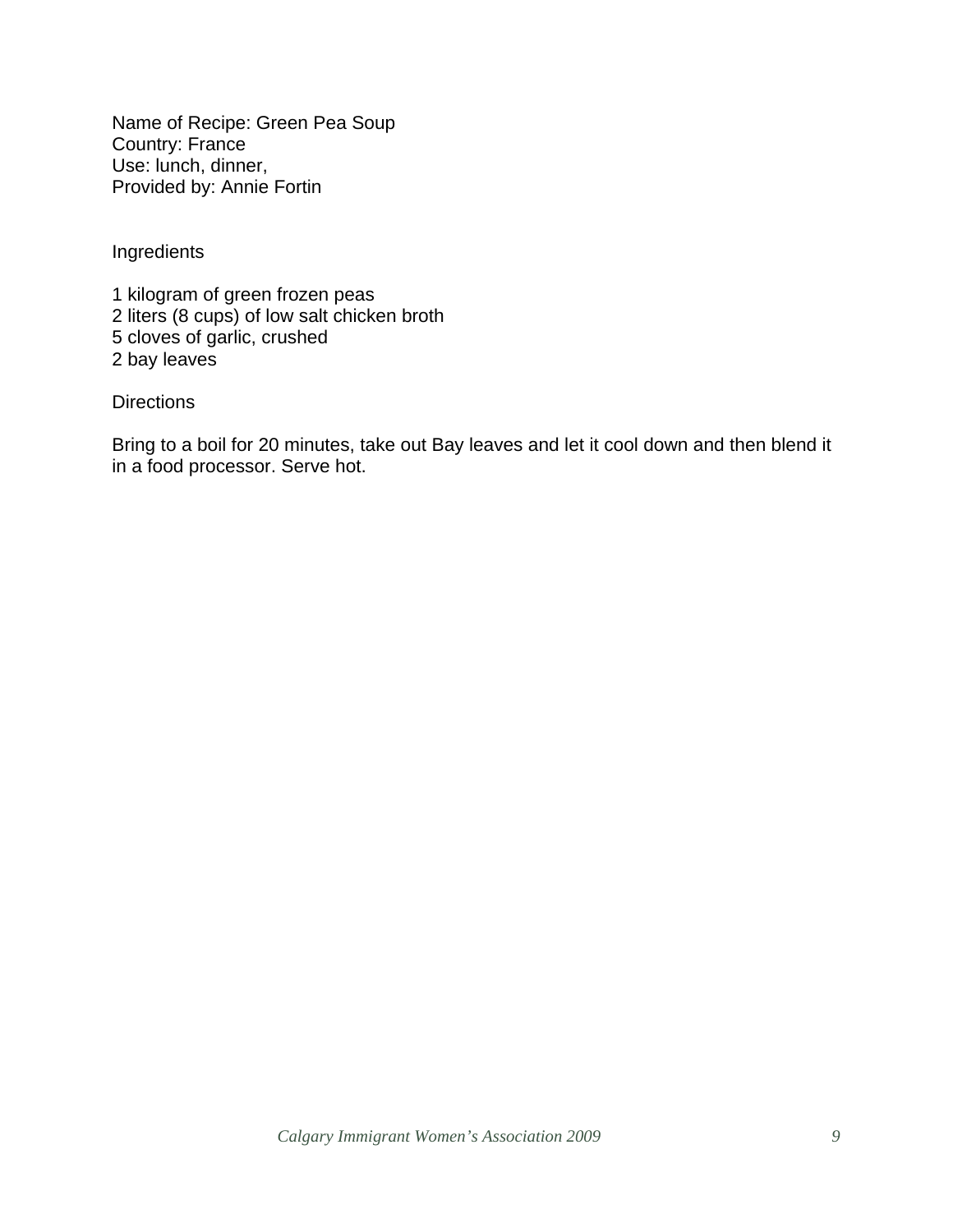Name of Recipe: Indian-style Chickpeas Country: India Use: side dish, snack or light lunch Provided by: Tanu

Ingredients

2 cups chickpeas soaked in water overnight. 1 green chili chopped 1 tsp cumin seeds (grounded) 1½ tsp garam masala or curry powder ¾ tsp red chili powder 1 cup onions finely chopped 1 tsp ginger-garlic paste 1 cup chopped tomatoes

**Directions** 

Boil chickpeas for 15 minutes. In a frying pan heat oil or ghee and add chopped green chili, ginger-garlic paste and onion. Fry onion until golden brown then add tomatoes, garam masala, red chili powder and cook until it leaks oil.

Add boiled chickpeas to the gravy and a small amount of water if needed. Simmer on low heat, add salt to taste. Once cooked sprinkle cumin powder, mango powder, black pepper (ground). Let it simmer. Serve hot with fresh coriander leaves and naan or pita bread.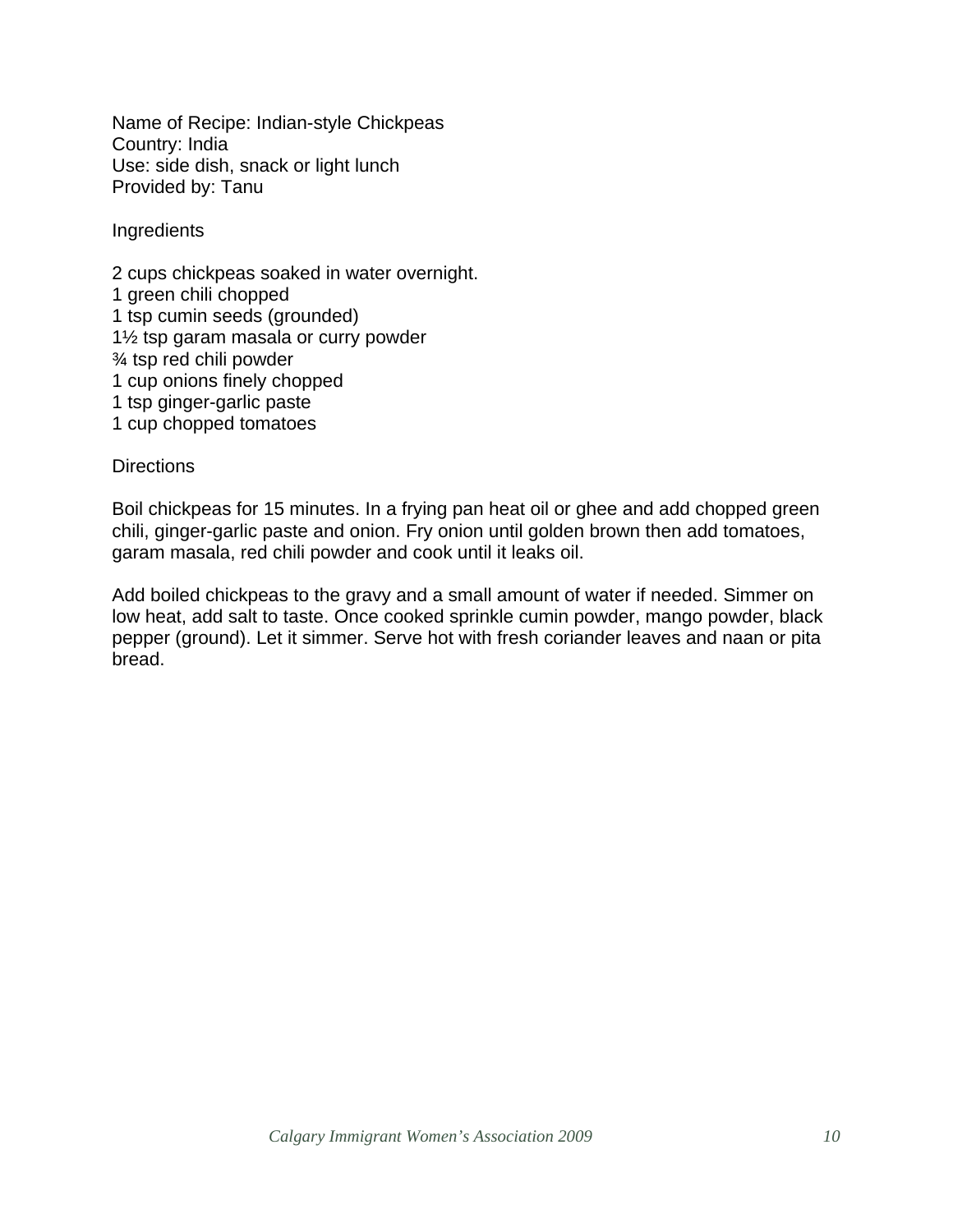Name of Recipe: Fried Green Beans Country: India Use: side dish, snack or light lunch Provided by: Tanu

Ingredients

Green beans chopped 2-3 garlic cloves, finely chopped 1-2 green chilies finely chopped ¾ tsp fenugreek seeds ¾ tsp turmeric powder ¾ tsp red chili powder 1 ½ tsp garam masala ½ cup of chopped tomatoes Salt to taste 1 tsp ghee or oil

#### **Directions**

Heat ghee or oil in a frying pan, add fenugreek seeds and let it splutter. Then add green chilies, garlic and fry for1 minute. Add chopped tomatoes, green beans and salt according to taste. Let it cook for some time. Once done, add turmeric powder, red chili powder and garam masala and cook for at least another 10 minutes. Serve hot with rotis and lentils.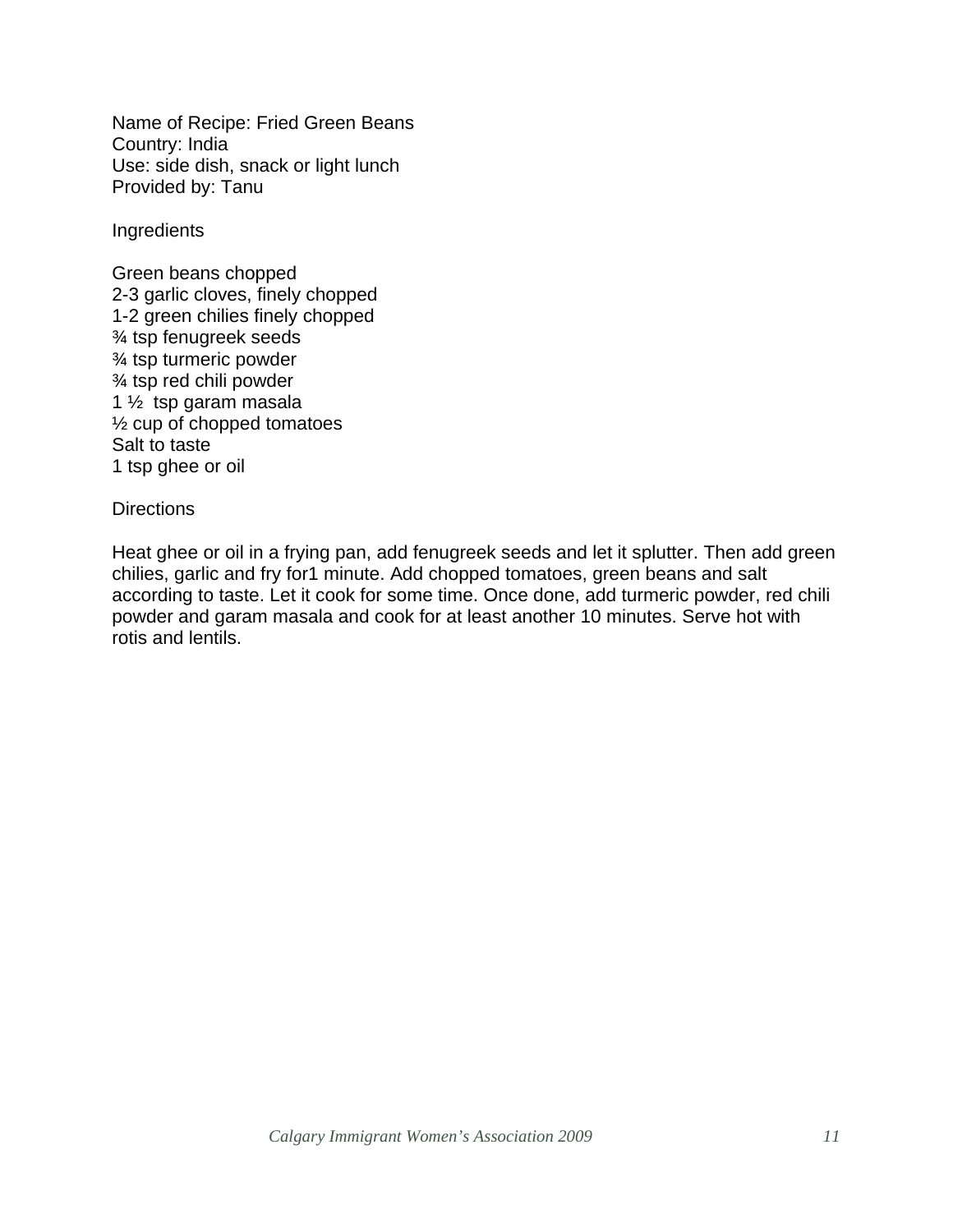Healthy Living Cookbook

Calgary Immigrant Women's Association



### *Entrees*

*Calgary Immigrant Women's Association 2009 12*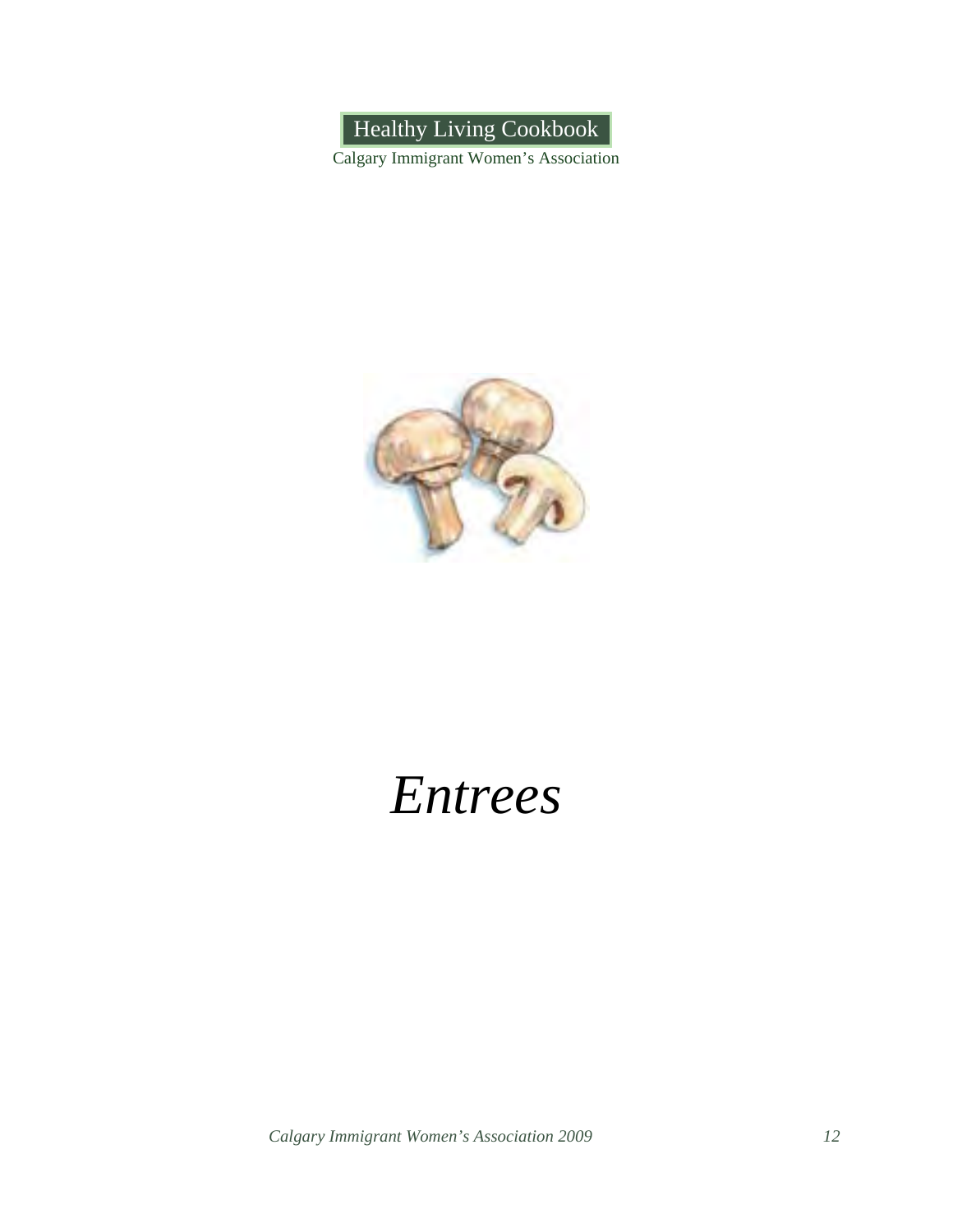Name of Recipe: Caldo de Huevo Country: Columbia Use: Breakfast Provided by: Maria Contreras

Ingredients

3 liters of water 4 medium potatoes 1 small carrot 1 small onion 6 eggs 2 cloves of garlic Salt and pepper Cilantro, chopped

- Boil the water
- Cut the potatoes, carrots and onions into four pieces
- Put the vegetables in the pot, add salt to taste and boil
- Boil the eggs separately; when the eggs are boiled, cut into four pieces
- When the vegetables are nearly cooked, add the eggs, lower the heat and cook for 10 minutes then move the food into a serving dish
- Add cilantro, mix and serve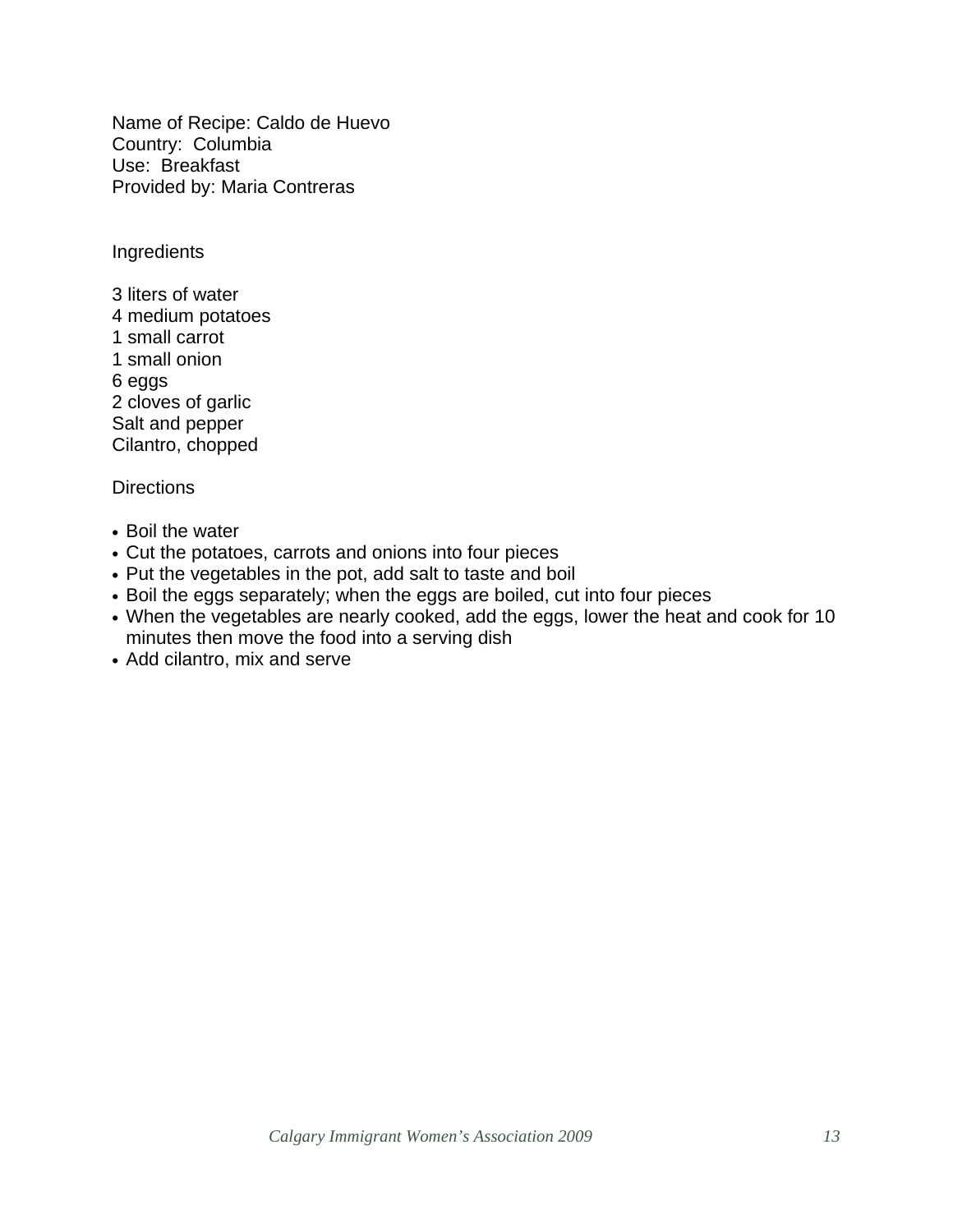Name of Recipe: Indian Squash Country: India Use: dinner Provided by: Iram

Ingredients

One large squash Thinly sliced onion Crushed ginger Crushed garlic Red chilies Tamarind Dry ground coriander Salt and pepper, to taste Fresh coriander

#### **Directions**

Brown onions in oil, add ginger and garlic while stirring for one minute. Add red chili, tamarind, coriander and salt. Mix together and then add thinly sliced squash, 2 green chili, and green coriander. Let simmer for 30 minutes and then serve.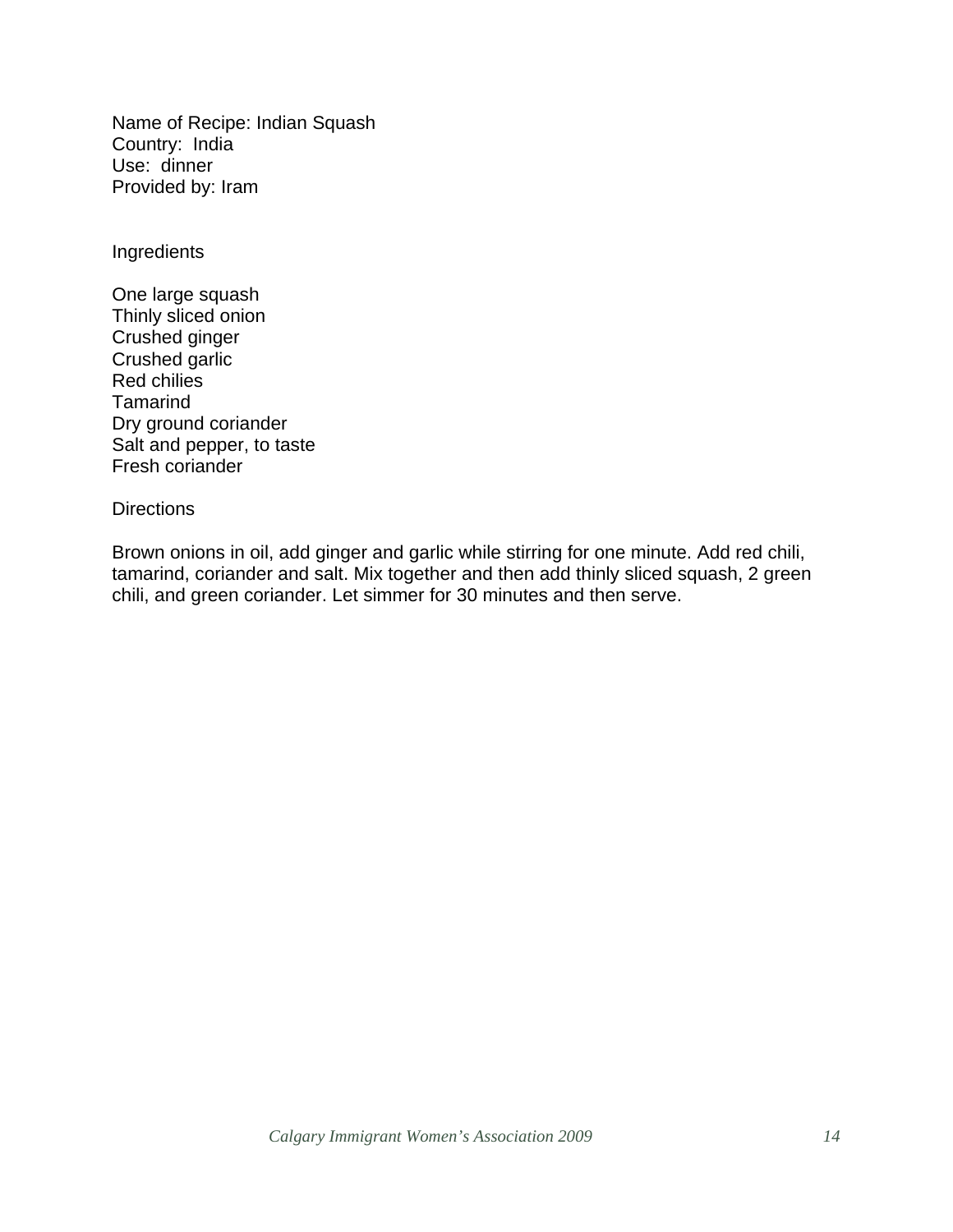Name of Recipe: Fish for One Country: unknown Use: lunch Provided by: Parinbanu Esmail

Ingredients

1 serving of Tilapia fish ½ cup vegetables of your choice 1 small bun 2 slices onion, chopped ½ tomato, chopped ¼ cup water Salt, garlic, and ginger, to taste Hot peppers, optional

- Place fish in a baking dish with the vegetables, onions and tomatoes
- Add ¼ cup water and the garlic, ginger and peppers
- Bake for 25 minutes in 350° oven
- Serve hot with a bun and salad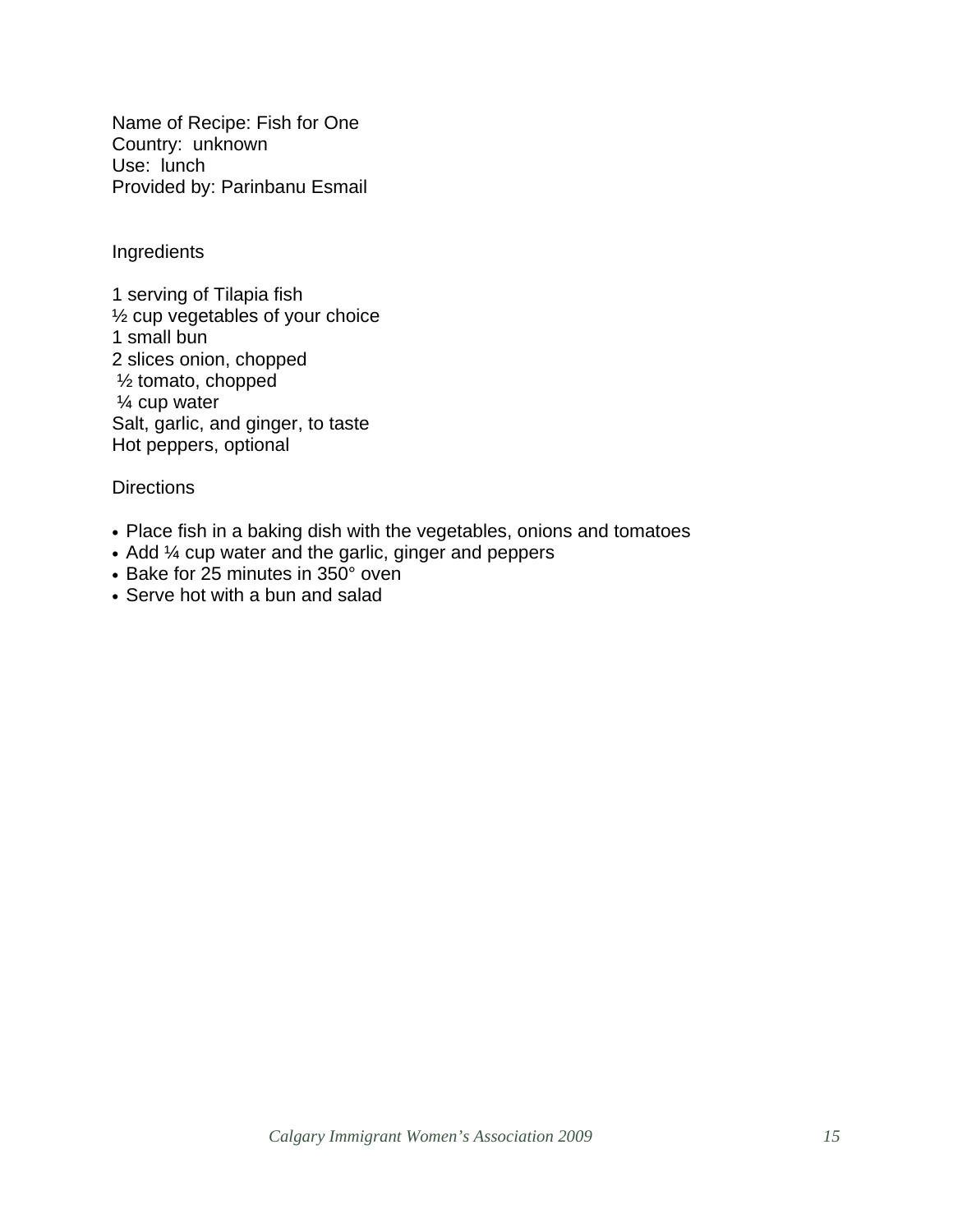Name of Recipe: Kobe in a Pan Country: Lebanon Use: lunch or dinner Provided by: Amani Bouhamia

**Ingredients** 

*The crust:*  2 lbs. lean ground beef ½ grated onion 1 tbsp allspice 1 tsp salt 2 cups of bulgur

*The filling:*  1 tbsp oil ½ lb. hamburger meat 1 chopped onion 1 cup pine nuts

Parsley, for garnishing

**Directions** 

Preheat oven to 450 F. Mix crust ingredients well, kneed with hands and make a ball of dough. Break ball into two halves and spread one half into a greased shallow baking pan. Heat oil in a sauce pan and cook onions until lightly cooked. Add meat and pine nuts and cook until it starts to lose its redness but is not fully cooked. Add to the baking pan and then add the other half of the dough on top and spread evenly to make a smooth pie. Cover in aluminum foil and put in the oven for 20 minutes, then remove foil and cook for another 20-25 minutes until water has evaporated but before it dries up. Garnish with parsley.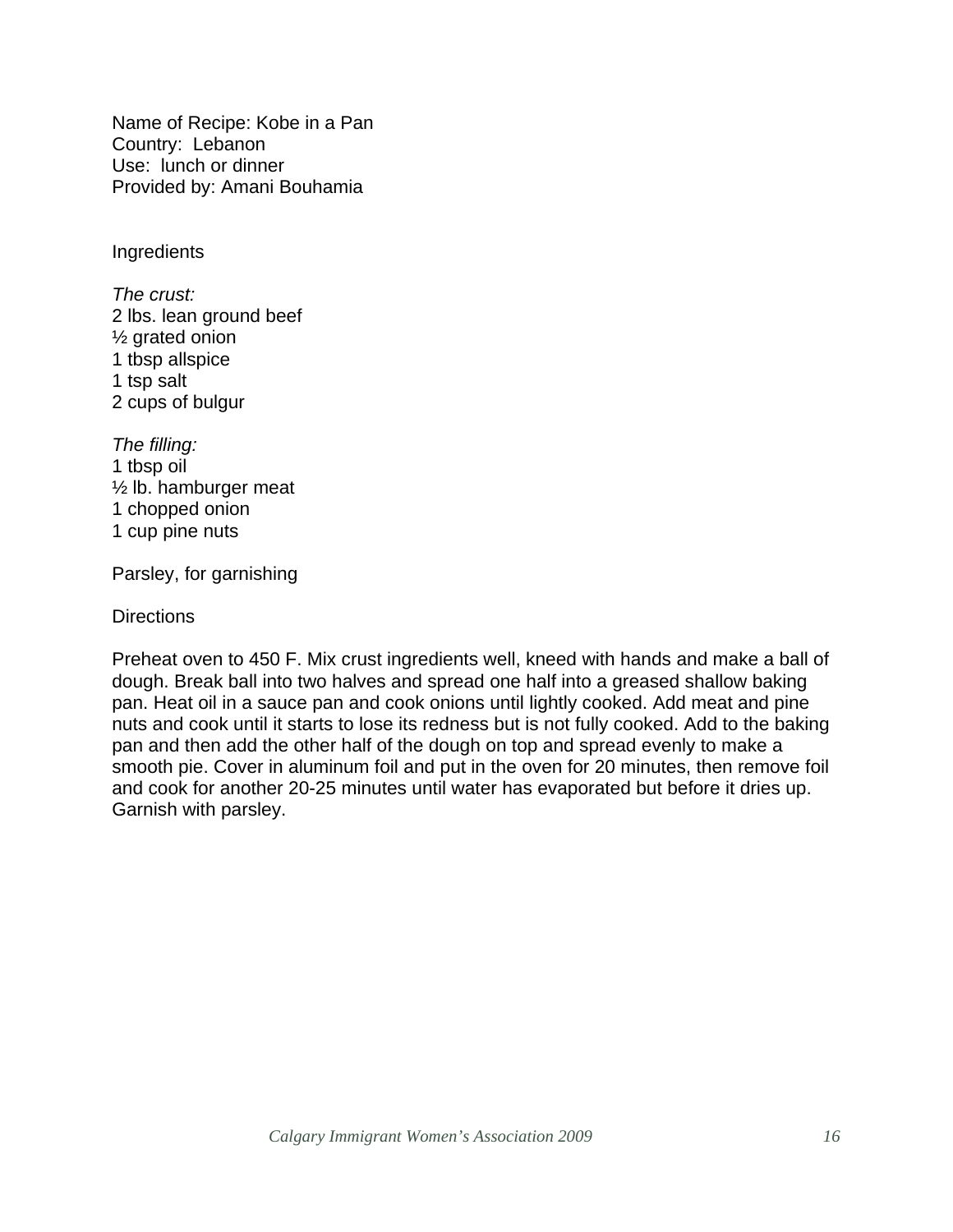Name of Recipe: Omelette Country: unknown Use: breakfast Provided by: Farida Ahmed

Ingredients

3 Eggs 1 large onion, chopped Salt and pepper 1 green chili, chopped 1 tomato, chopped Oil for cooking

- Lightly brown the onion in 1 tablespoon of oil
- Add chopped green chili and cook
- Add salt and diced tomatoes
- Beat the eggs in a bowl then add to the frying pan
- In 3 minutes, the eggs should be cooked and ready to eat
- Serves about 3-4 people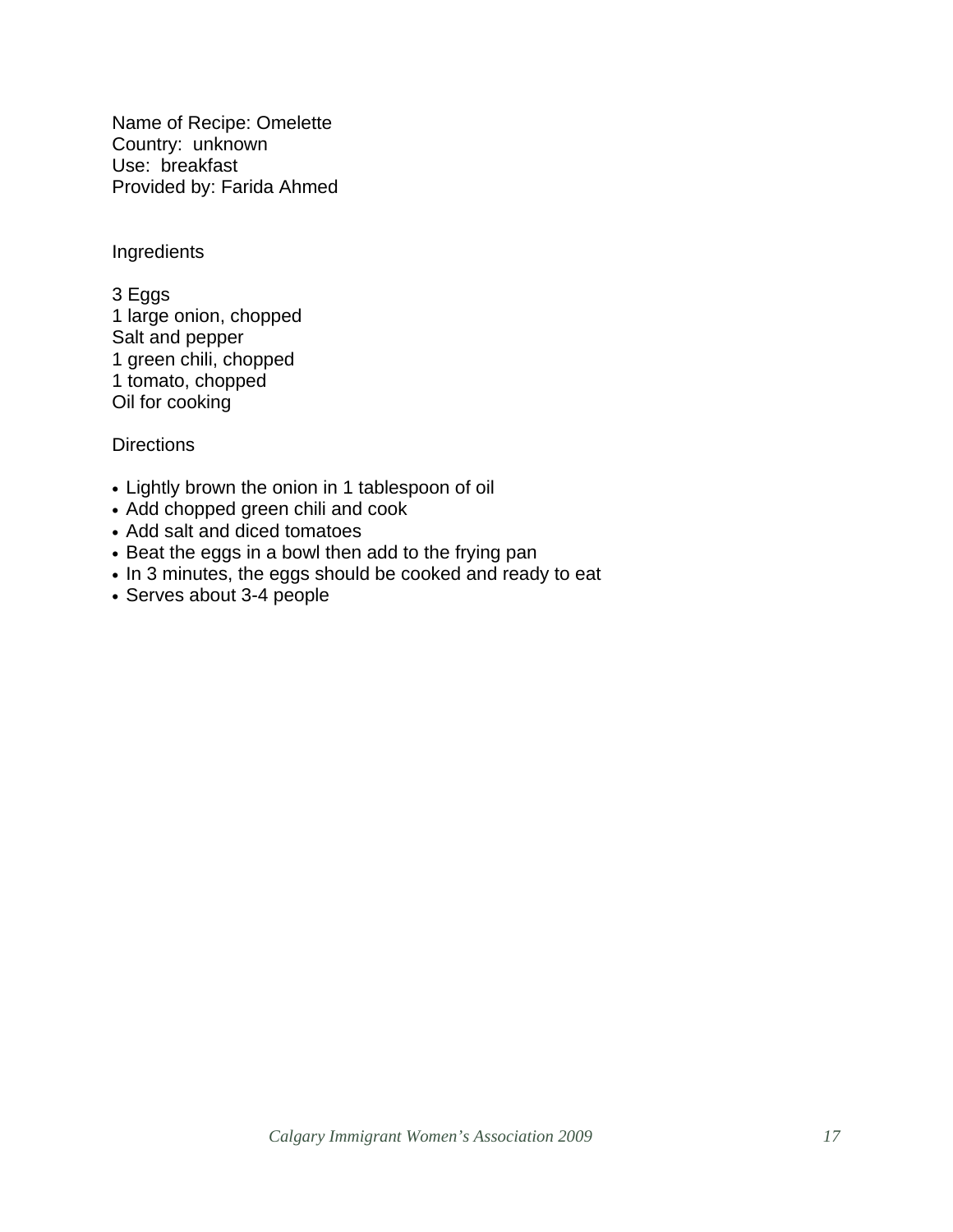Name of Recipe: Tofu Stir Fry Country: mixed Use: dinner Provided by: Purvin

**Ingredients** 

1 firm tofu package, cubed Broccoli, sliced Carrots, slivered Mushrooms, sliced Green onions, slivered Red pepper, sliced Orange pepper, diced Garlic, thinly sliced Soy sauce Stir fry sauce, any kind Any other vegetables you would like to add Noodles, white rice or brown rice

- In a wok, heat a little oil and brown the tofu
- When the tofu is browned, add garlic, soy sauce, stir fry sauce and stir well
- Add all the vegetables and stir well
- Turn off the heat and cover so that vegetables stay crisp but warm
- Serve on noodles, brown or white rice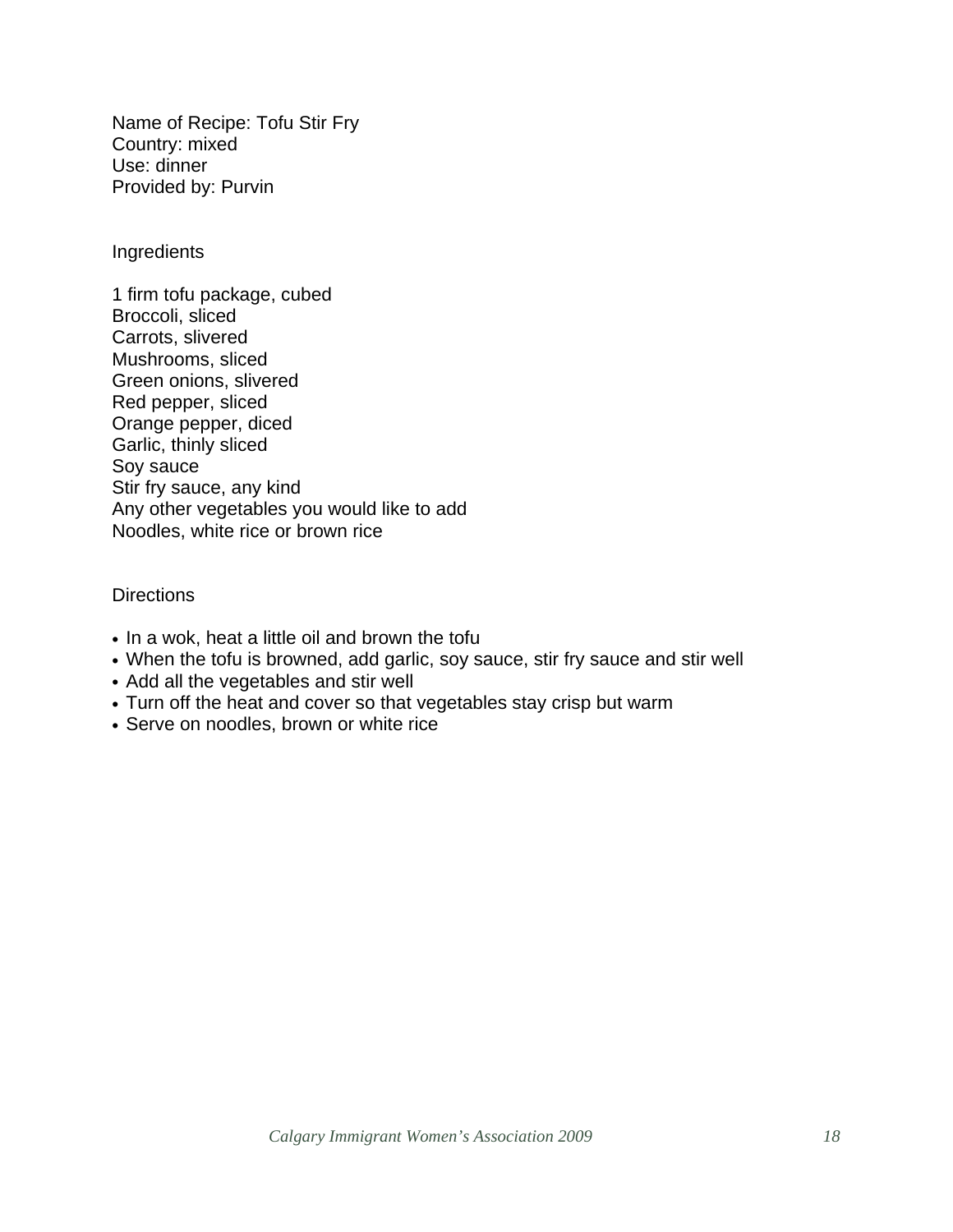Name of Recipe: Raab Country: East Africa Use: breakfast or snack Provided by: Anonymous

#### Ingredients

¼ packet butter 2 cups of millet flour 2 ½ cups milk (use skim milk!) Ground flax seed or bran (optional) Some sweetener (sugar, honey or brown sugar)

- Cook the flour in butter until it turns a very light brown
- Add milk (and flax seed or bran if you are using them) and stir continuously until it thickens
- Add sweetener and serve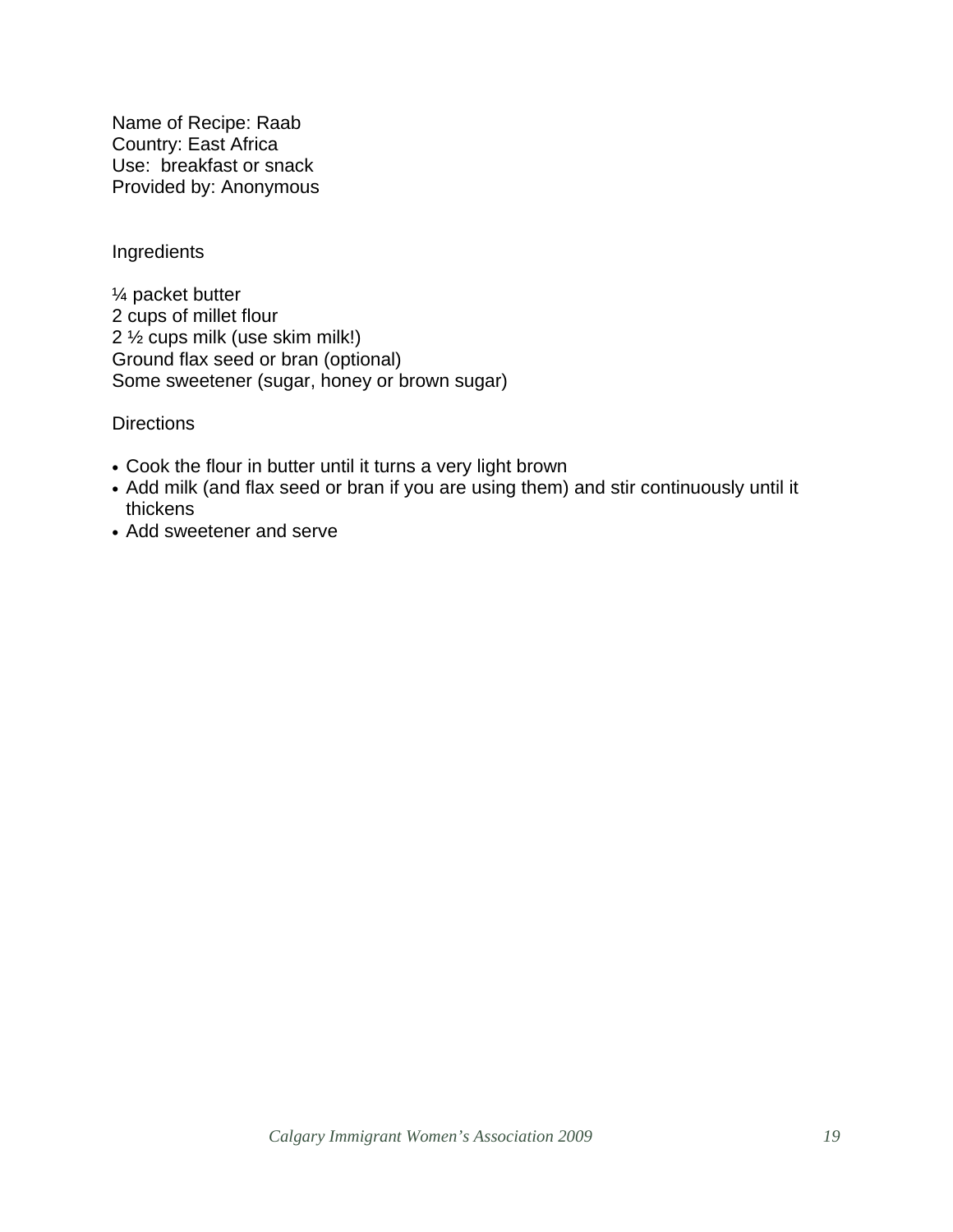Name of Recipe: Rugag (cereal) Country: Sudan Use: breakfast Provided by: Siham Abdul wahab

Ingredients

3 cups all purpose flour 1 egg ½ cup sugar 1 cup milk 3 cup water

- Mix all ingredients very well
- Add enough mix to cover the bottom of a shallow pan and cook on both sides until browned
- Remove pastry from pan and let it cook
- Cut and mash the pastry into small pieces
- Now the cereal is ready to serve with milk
- You may also add butter if desired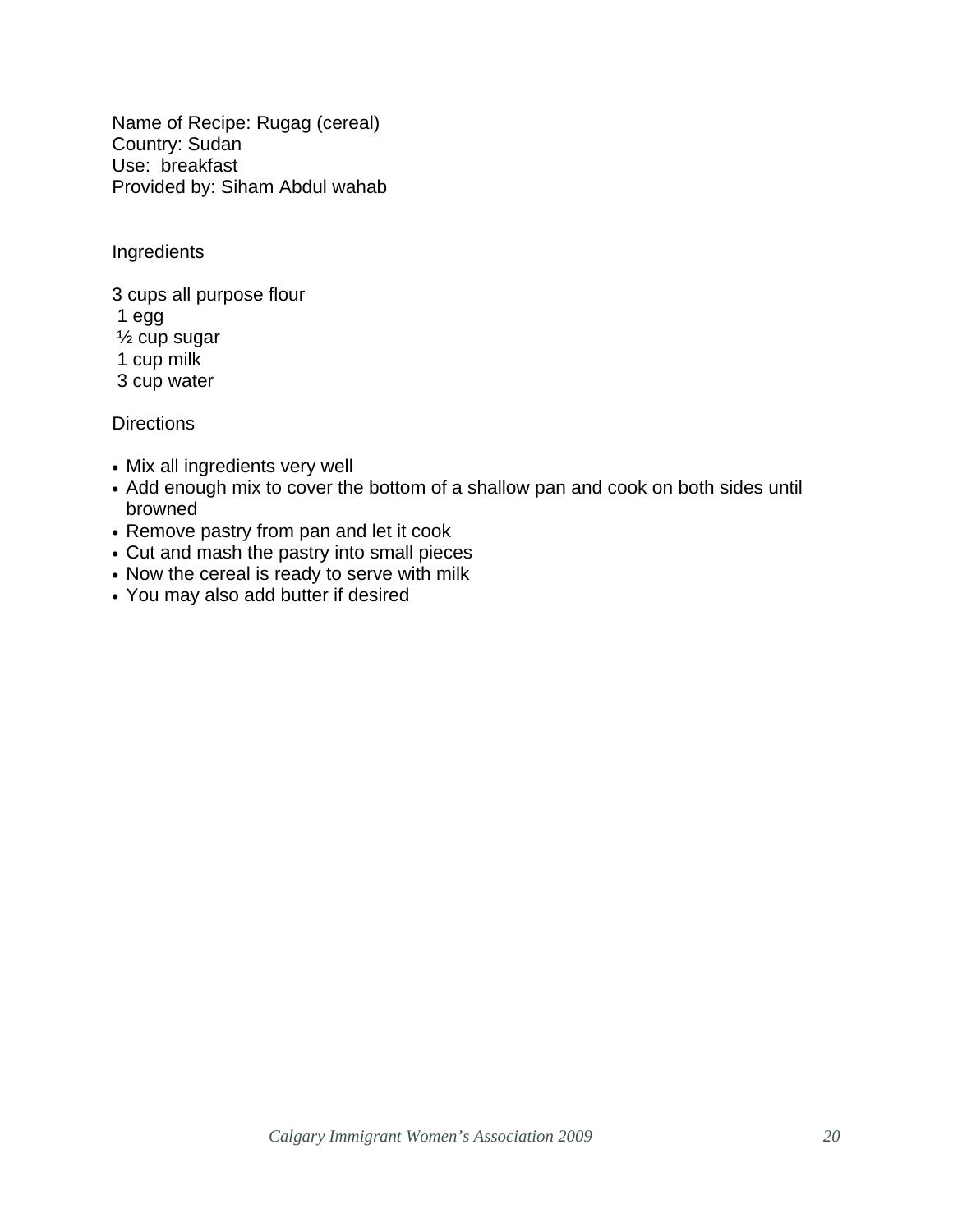Name of Recipe: Tajine Country: Tunisia Use: lunch Provided by: Molka

**Ingredients** 2 onions, diced or preferably minced in a food processor 250 grams beef chunks or chicken pieces (or whole chicken) ½ cup water 1 potato, peeled and diced 4 eggs 1 cup of your favorite cheese, shredded ¼ cup of oil Salt and pepper to taste 1 tsp turmeric

- Put oil in a deep pan on high heat
- Add potato and chicken or beef and cook for 2-3 minutes
- Slowly add water while mixing and cook until the chicken or beef is cooked
- Add salt, pepper and turmeric and mix in. Remove the pot from the stove.
- In a baking dish or casserole dish, place the mixture from the pot and add eggs and mix very well then sprinkle with cheese
- Bake in 180-200 degrees C (400-450 F) for 20-30 minutes, until the meat is tender
- Serve hot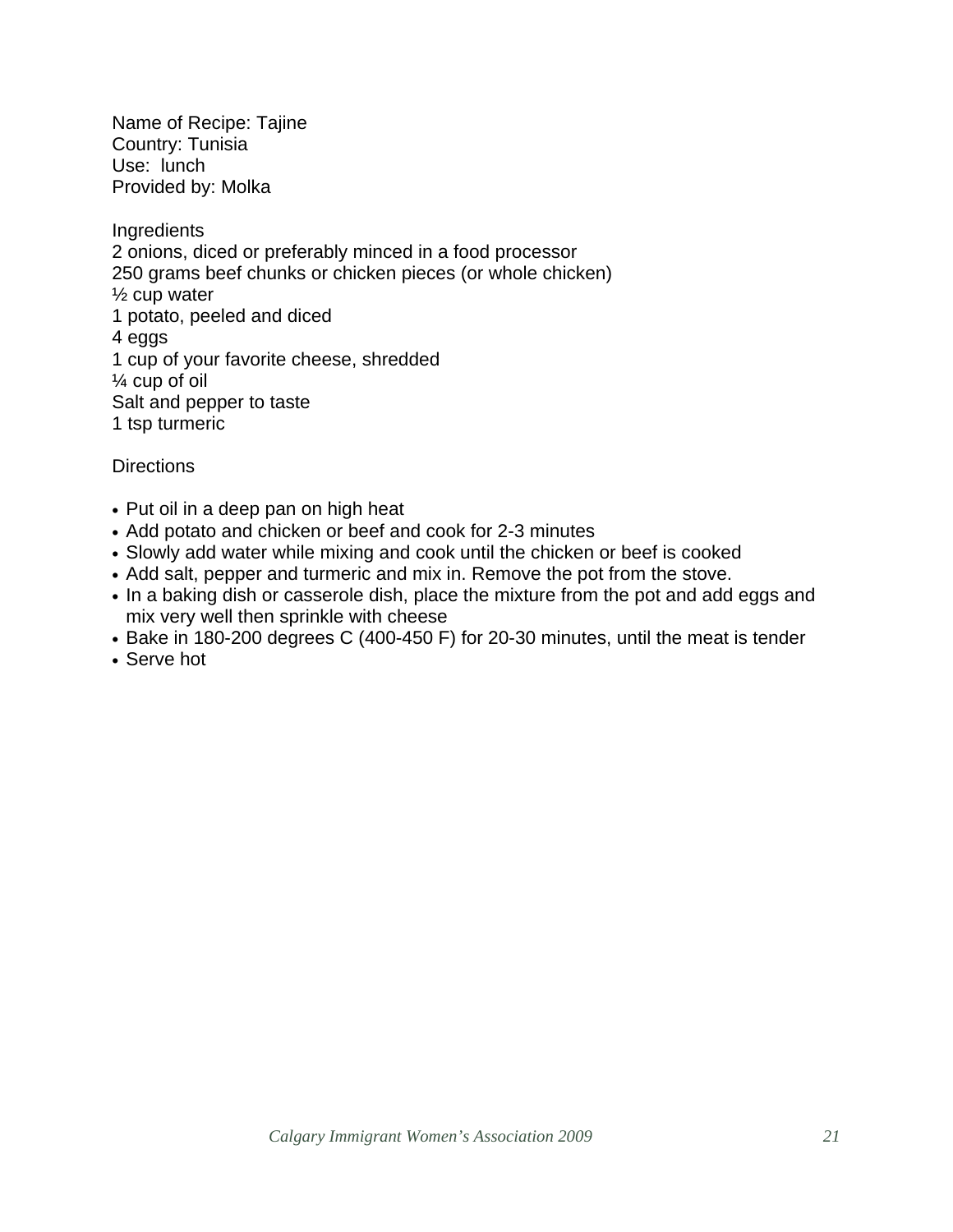Name of Recipe: Pan-fried Tofu Country: Hong Kong Use: lunch or dinner Provided by: Laverne Ho

Ingredients

Diced firm tofu (1 block) Soy sauce, to taste 1 tbsp cooking oil 1 tbsp sesame seeds

- Lightly pan fry tofu on medium-high heat until golden brown
- Add sesame and continue cooking
- Add soy sauce to taste, and turn off heat
- Serve hot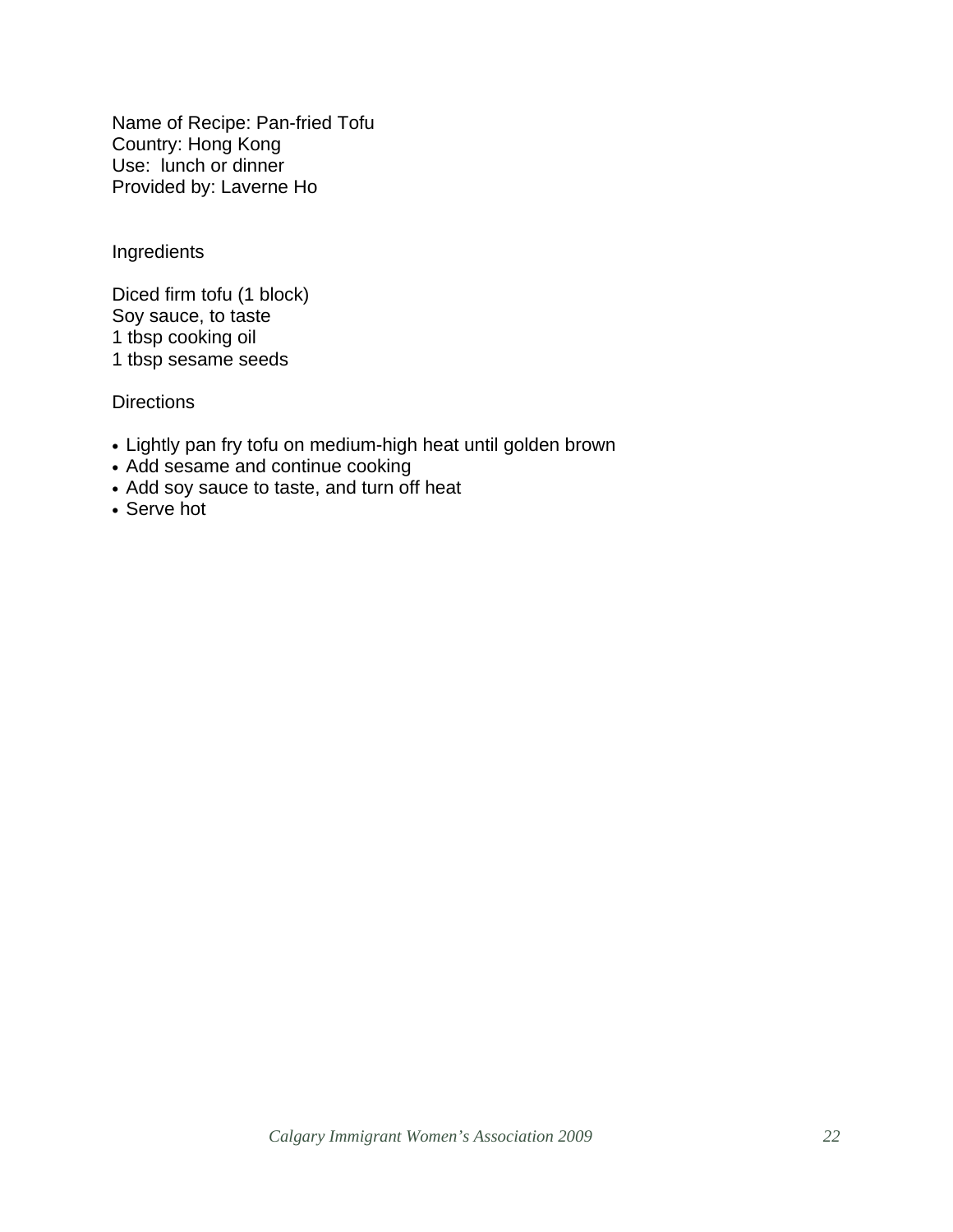Name of Recipe: Sole Fillet Country: China Use: dinner Provided by: Shumei Lee

Ingredients

1 sole fillet Salt and pepper for seasoning ½ cup lemon juice 1 tablespoon of lemon butter 1-2 minced garlic cloves 1 minced shallot 1 tsp Dijon mustard 1 tsp lemon zest Some lemon juice and salt to top off, according to your taste

- Mix butter, shallots, Dijon mustard, lemon juice, salt and pepper and mix very well
- Season the fillet with the mixture and wrap in plastic wrap then store in the fridge for 30 minutes or more
- Preheat oven to 230C/450F
- Place fillet on tin foil, and spread lemon butter on top and wrap tightly so that liquids don't leak out
- Place fillet package on a baking sheet and bake for 7-12 minutes or until desired tenderness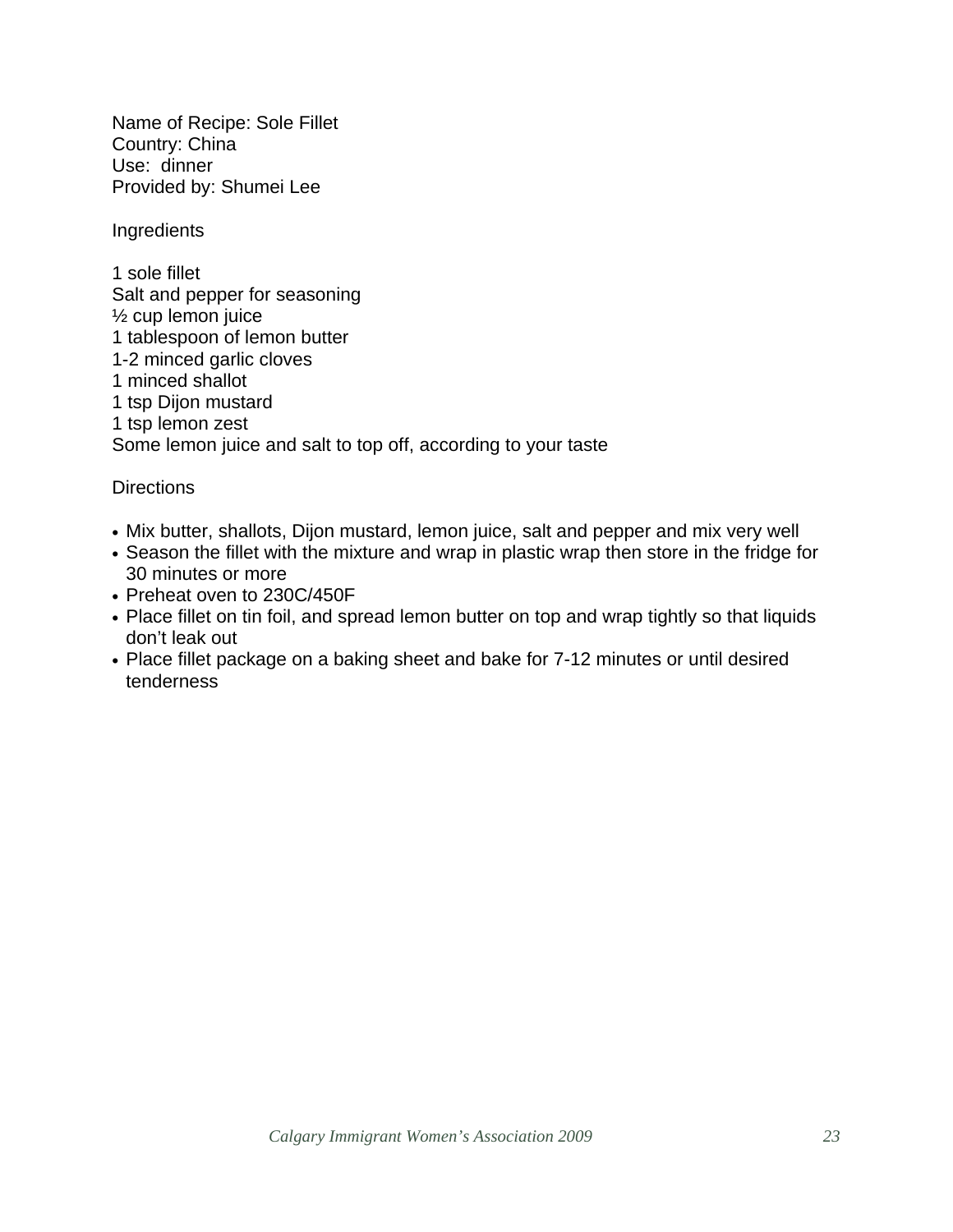Name of Recipe: Tortas de Papa Country: Mexico Use: lunch Provided by: Dunia Clemente

Ingredients

4 medium potatoes, peeled and boiled until soft and mashed ¼ cup shredded cheese (your favorite) 2 eggs Salt and pepper to taste

**Directions** 

Mix ingredients together well in a bowl (you may use a potato masher to mix them well). Make patties with two table spoons of the mix. Heat a pan on medium-high heat, and cook patties, turning sides when starting to brown. Enjoy!

\* If there are other spices that you like, you may add them (example: paprika, cumin or curry powder).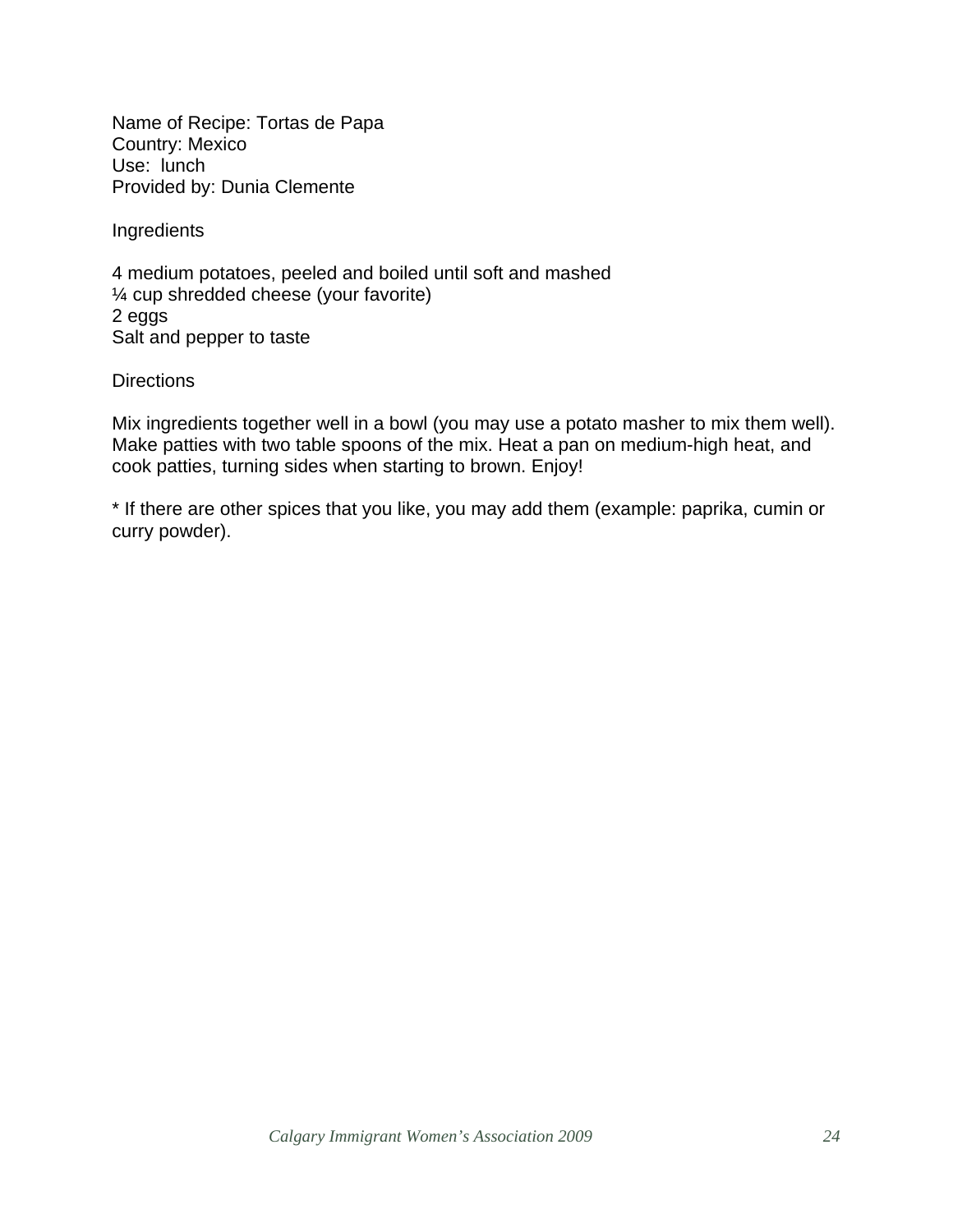Name of Recipe: Tuna Cake Country: unknown Use: lunch Provided by: Anonymous

Ingredients

1 clove of garlic 1 onion, medium chopped 3 tbsp oil 1 ½ cups of diced bread with a little milk 2 cans of tuna ¼ cup of milk 4 tbsp parmesan cheese 6 eggs 1 tsp mustard Salt and pepper to taste

#### **Directions**

Fry onion with garlic in hot oil until golden in color, put the bread for five minutes then add tuna, milk, cheese and eggs. Scramble ingredients together. Season with mustard, salt and pepper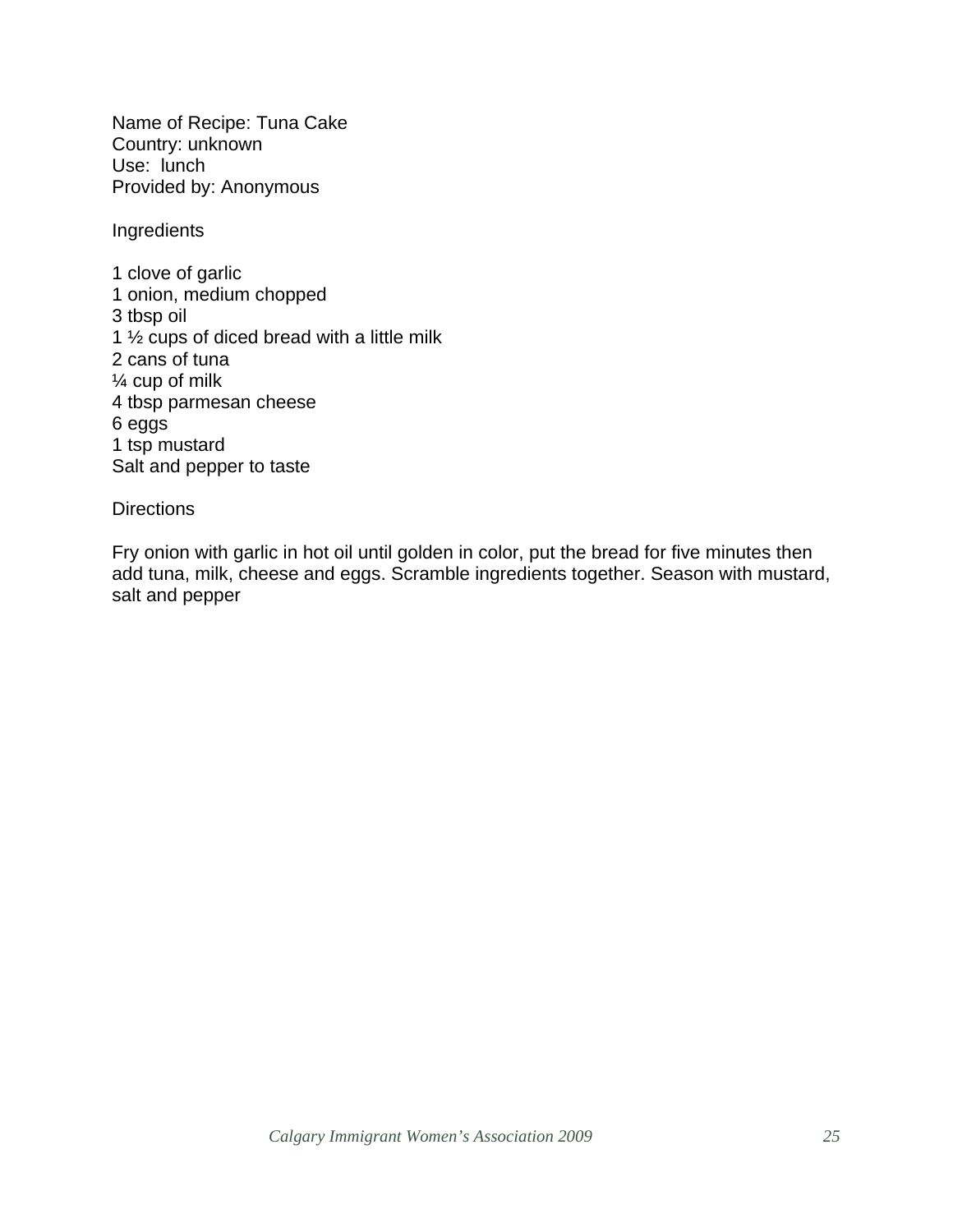Name of Recipe: Vegetable Cake Country: China Use: breakfast Provided by: Lucy Zhou

Ingredients

1 cup of chopped green onions 3 eggs 1  $\frac{1}{2}$  cups of flour 1/4 cup water pinch of salt Chinese spices, as desired 1 sliced zucchini Frying oil

- Mix flour, green onions, eggs, water, salt and spices until you make a sticky dough and use to coat the zucchini slices
- Heat oil in a flat pan
- Put pieces that are the size of 1 tablespoon of dough into the oil and cook for 5-6 minutes each, then turn and cook for another 3-4 minutes each until cooked.
- Enjoy!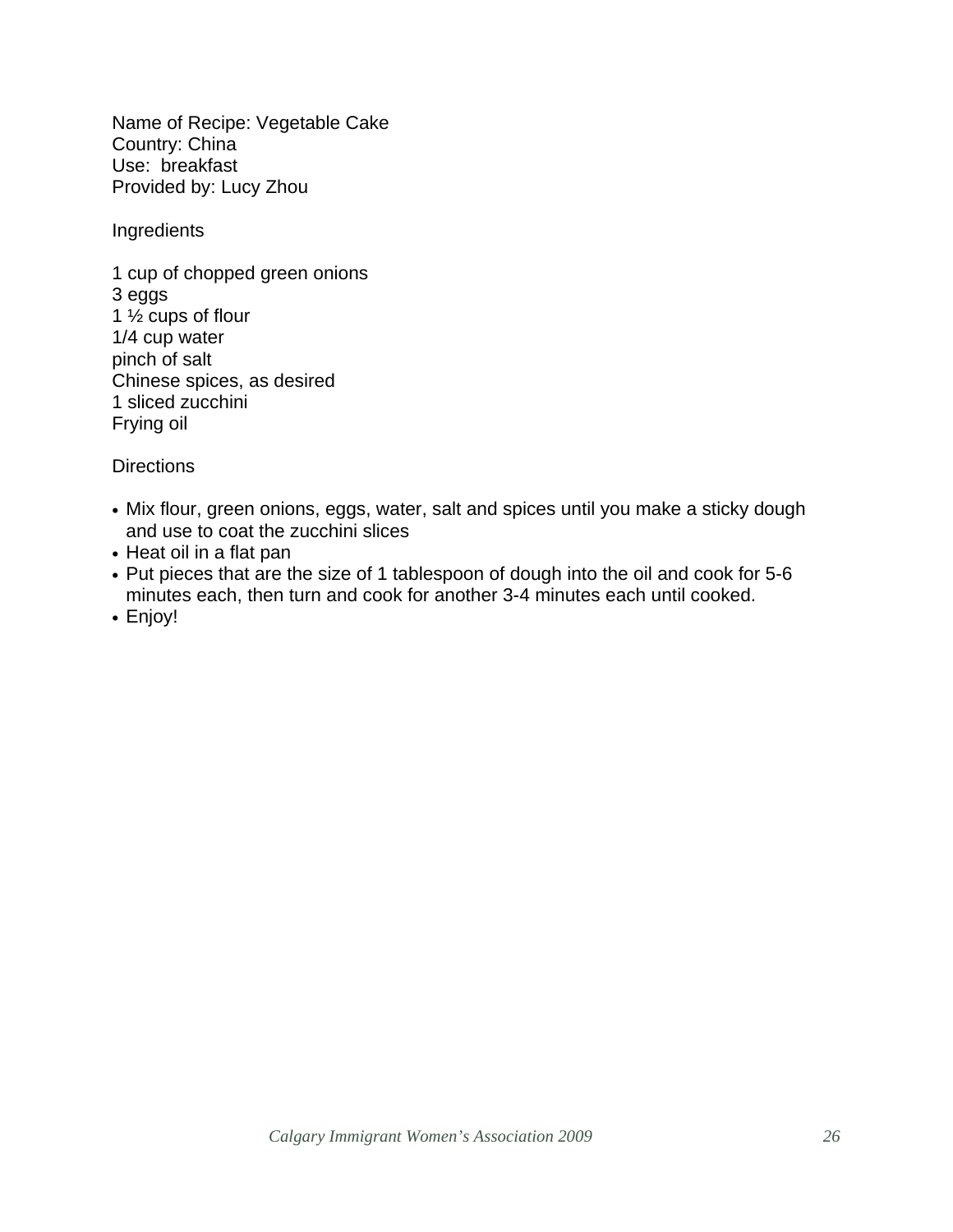Name of Recipe: Veronica's Lunch Country: unknown Use: lunch Provided by: Veronica Ho

Ingredients

Mixed Fruit Juice Orange Juice Mixed Frozen Veggies Pasta Milk and cheese (melted) OR 1 can condensed mushroom soup Salt and pepper for seasoning Baked potato to be served on the side

- Boil the pasta as directed on the package, using oil and salt
- Cook the sauce (milk and cheese) or the mushroom soup, add salt and pepper
- Bake the potato if using
- Cook the frozen veggies separately in water, then mix with the cooked pasta
- Add the sauce to the pasta mix
- Blend fruit and orange juices together and serve on the side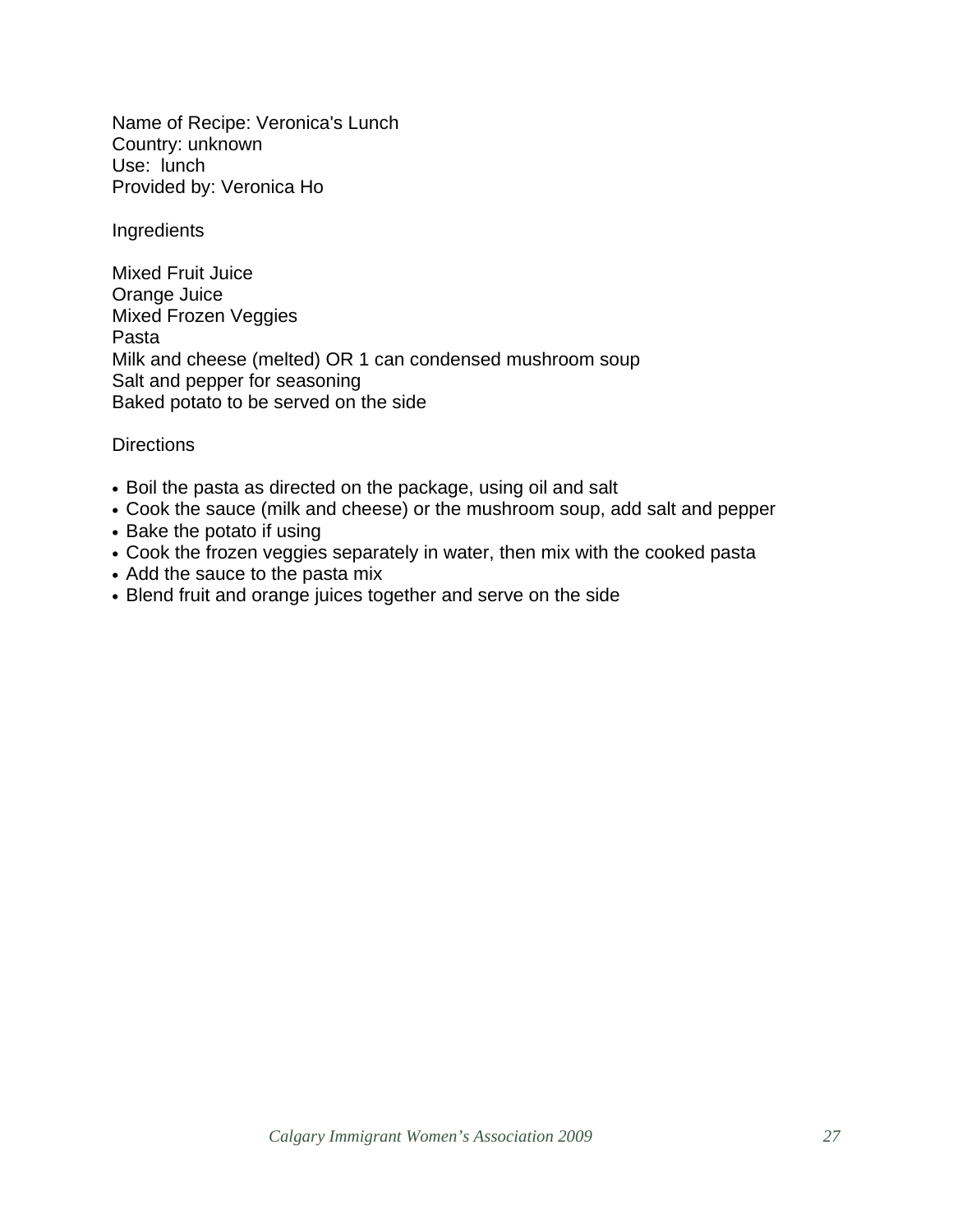Name of Recipe: Fried Rice Country: India Use: lunch or dinner Provided by: Pritpat Kaw Dhunna

Ingredients

2 cups basmati rice 1 cup green peas 1 cup carrot, cubed 2 onions, sliced thin 1 or 2 green chilies, chopped 1 tbsp oil or butter Salt and black pepper to taste 2 cups chopped cabbage

- Make the rice according to package direction
- Put oil or butter in a pot on medium/high heat
- Put all the vegetables in the pot and cook until soft
- Add salt, black pepper and mix
- Add the cooked rice and mix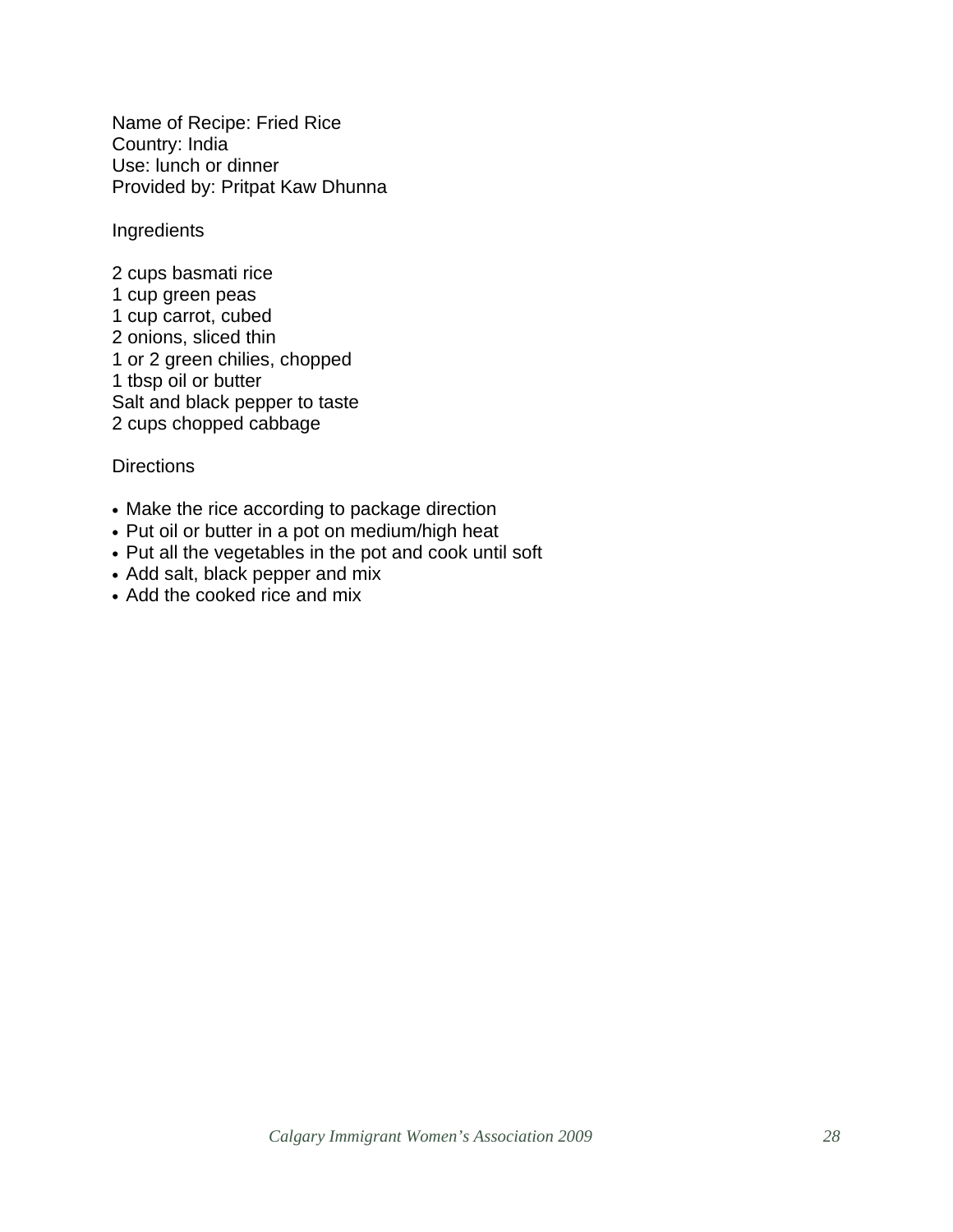Name of Recipe: Chicken Ginger Country: Pakistan Use: lunch or dinner Provided by: Rizwana Ahmed

Ingredients

1 lb. boneless chicken (small pieces) 1 tbsp. ginger (paste) 1 tbsp. garlic (paste) 3 tbsp oil 1 large onion chopped 1/2 cup curd 1/4 cup chopped cilantro Salt Red chilies For garnish: chopped green chilies, cilantro and ginger

#### **Directions**

Heat the oil in a pan. Fry chopped onion till light brown, put chicken in it. Fry it for 10 minutes. Add ginger and garlic paste; cook for 2 minutes. Add salt and chilies. Mix all the ingredients and cook for 5 minutes. Add curd, cover pan and cook until it is tender. Sprinkle green chilies, chopped cilantro and ginger on top. Serve with rice or naan bread.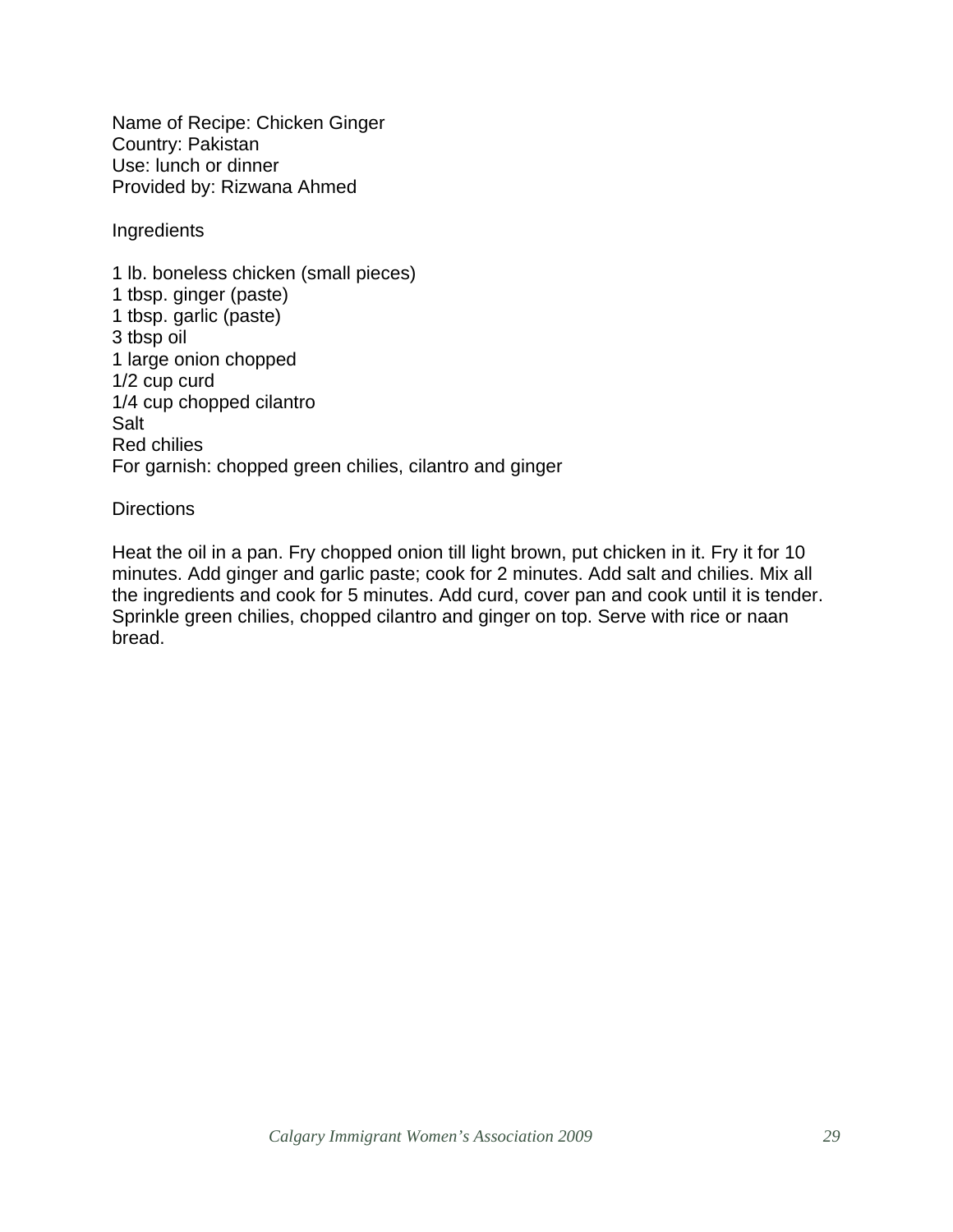Name of Recipe: Fish with Vegetables Country: Russia Use: lunch or dinner Provided by: Svetlana Savelyeva

**Ingredients** 

Onion - 400 g Carrot  $-300$  g Fish (any kind of fillet)  $-1$  kg Tomato Pasta – 2 table spoons Lemon juice – 2 tea spoons Salt, pepper – 1 tea spoon

- Peel and chop onion and carrot
- Put some oil in the pan and heat it
- Sauté the onion until it is a nice golden color
- Add carrot to onion and sauté them together
- Add tomato pasta, lemon juice, salt, and pepper
- Put a half of this mixture at the bottom of the pan which you will use for baking
- Put fillet of the fish on it
- The last part of fried onion-carrot mixture on the top of fish
- Bake about 30-40 minutes temperature 220-230 C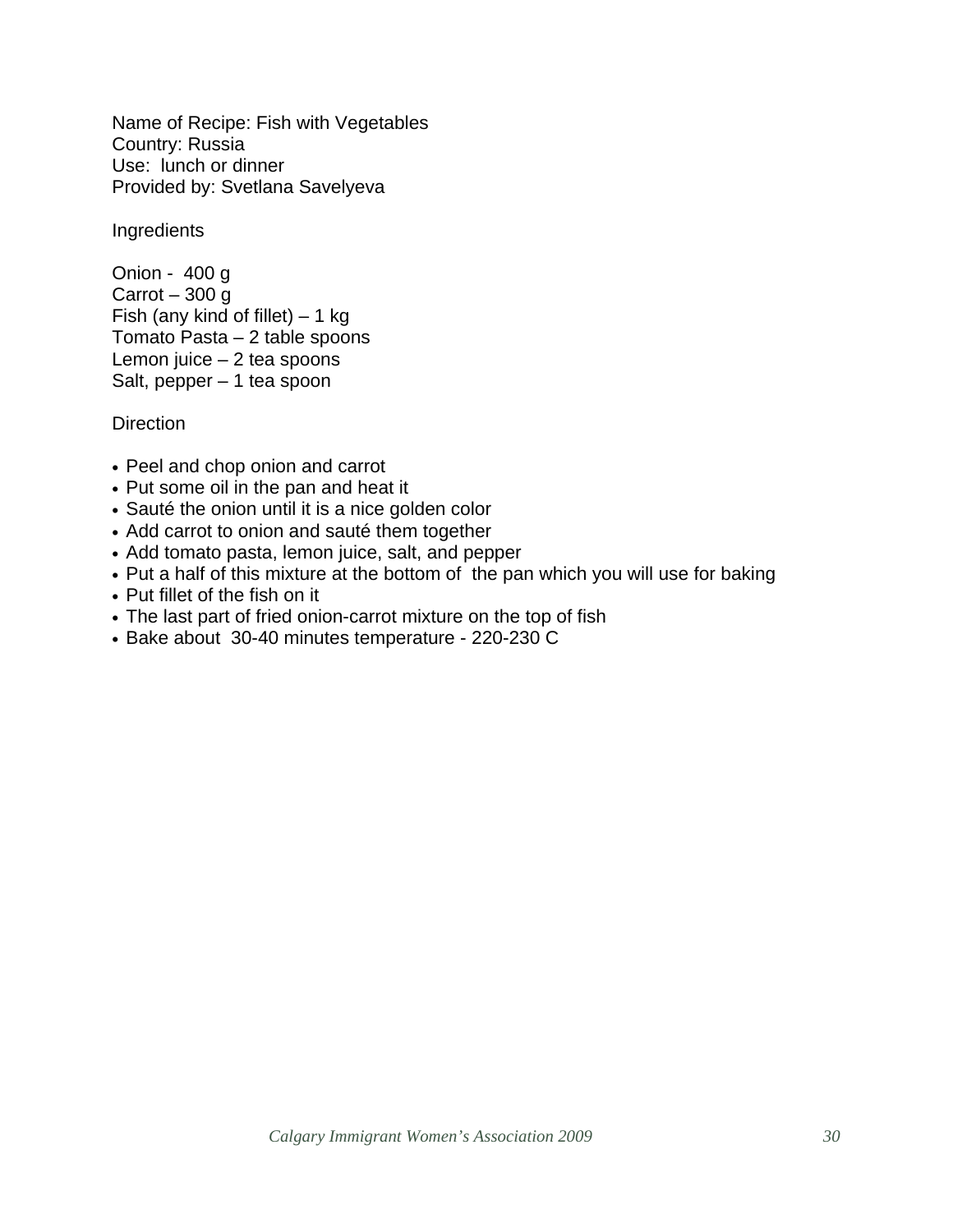Name of Recipe: Oven-roasted Vegetables Country: unknown Use: lunch or as a side with dinner Provided by: Grace Wong

**Ingredients** 

- 1 small butternut squash, cubed
- 2 red bell peppers, diced
- 1 sweet potato, cubed
- 1 zucchini
- 1 eggplant
- 2 carrots
- 1 red onion, quartered
- 1 tablespoon chopped fresh thyme
- 2 tablespoons chopped fresh rosemary
- 1/4 cup olive oil
- 3 tablespoons balsamic vinegar

Salt and black pepper

#### **Directions**

- Preheat oven to 475 degrees F (245 degrees C).
- Combine the vegetables in a large bowl
- In a small bowl, stir together thyme, rosemary, olive oil, vinegar, salt, and pepper. Toss with vegetables until they are coated. Spread evenly on a large roasting pan.
- Roast for 35 to 40 minutes in the preheated oven, stirring every 10 minutes, or until vegetables are cooked through and browned

Note

Dried herbs can be used instead of fresh herbs.

You can substitute different types of vegetables for this recipe.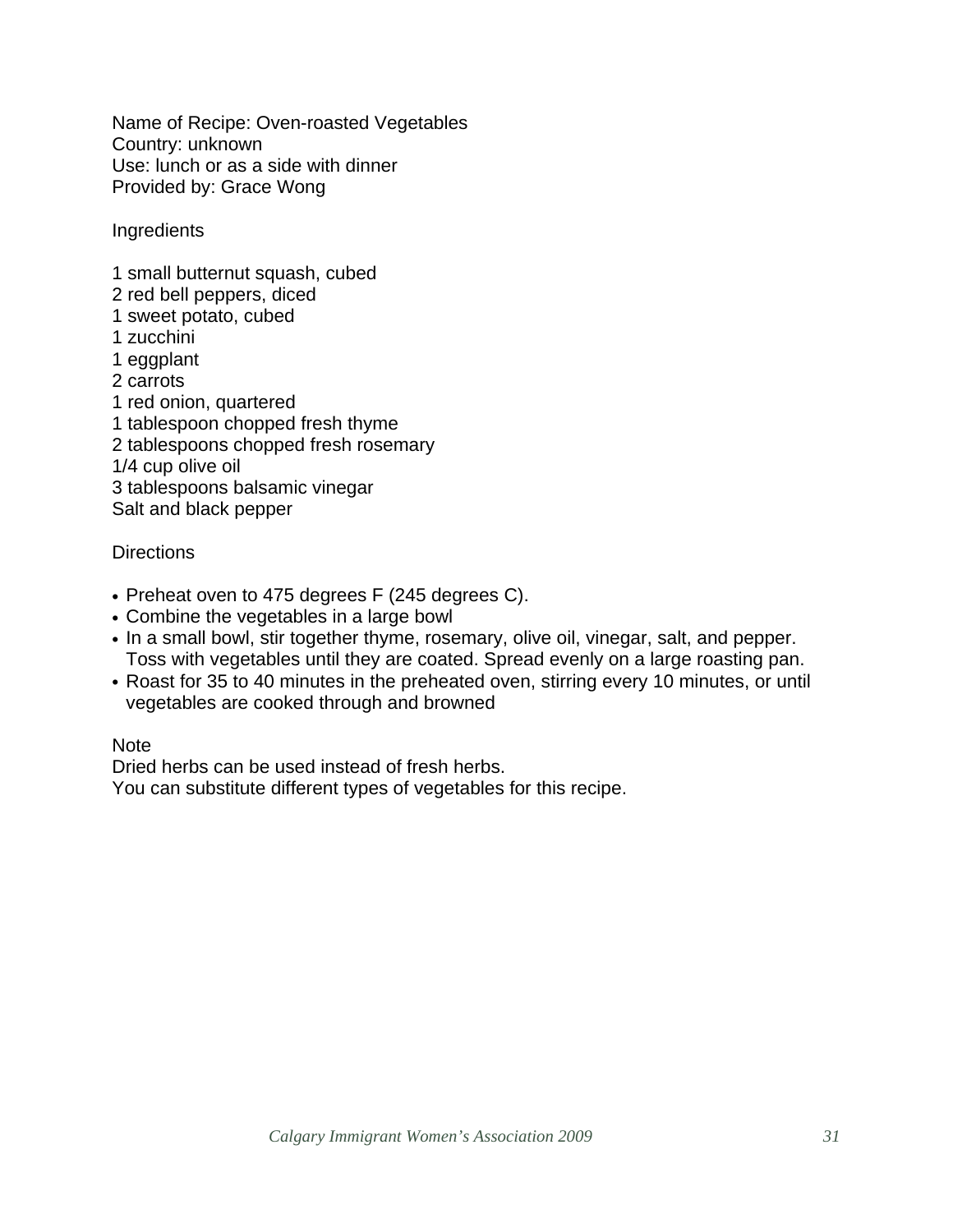Name of Recipe: Vegetable Burrito Country: unknown Use: lunch or dinner Provided by: Grace Wong

**Ingredients** 

8-10 tortillas 1 can refried beans 1 tsp vegetable oil 1 clove garlic, crushed 1 cup chopped onions 1/2 cup cubed carrots 1/2 cup chopped zucchini 2 green peppers, diced 2 tomatoes, chopped 1 cup shredded cheddar cheese Salt and black pepper as desired

#### **Directions**

Preheat oven to 425 degrees.

In a large skillet, heat oil over medium heat; sauté garlic, onion, zucchini and carrot until tender. Add salt and pepper to taste. Assemble burritos. Working with one tortilla at a time, spread 3 tablespoons refried beans on each tortilla. Top with 1/2 cup vegetables; sprinkle with cheese. Roll up tortilla and put it in a baking pan. Cover pan with foil; bake 15 minutes.

#### Note

You can substitute different types of vegetables for this recipe.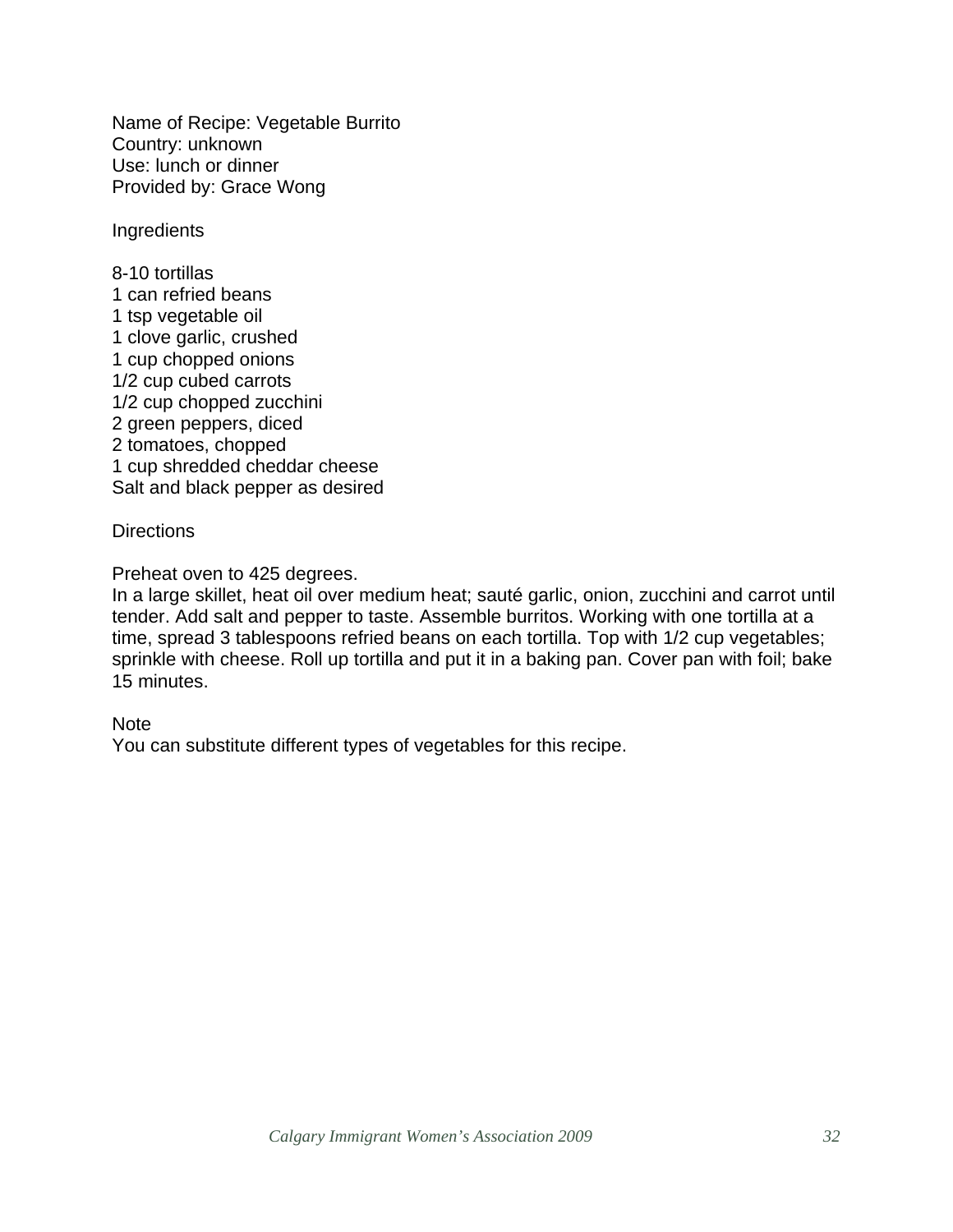Name of Recipe: Nikujaga (meat and potato) Country: Japan Provided by: Mai Nagao

**Ingredients** 

4 potatoes 1 onion 200 g beef (thin sliced) 3 tsp green peas 3 tsp salad oil 3 tsp sugar 2 tsp Japanese sake 4 ½ tsp soy sauce 2 cups water 2 tsp Japanese mirin (sweet sake)

- Cut the beef to approximately 3-4 cm in length, cut the onion and potatoes to bite-size pieces
- Heat the onion in a pot on medium heat with salad oil until onion becomes slightly transparent
- Add beef and potatoes to the pot and stir-fry
- When the beef is fully cooked, add water, then add only 2 tsp each of sugar, sake, mirin, soy sauce. Heat in high heat with the lid on until it comes to a boil. Lower the heat after boiled.
- When the base sauce is half done, add the rest of soy sauce, sugar and close it with a lid again
- Boil until base sauce is mostly gone (stirring occasionally), then add green peas. In high heat stir for a couple of minutes, then done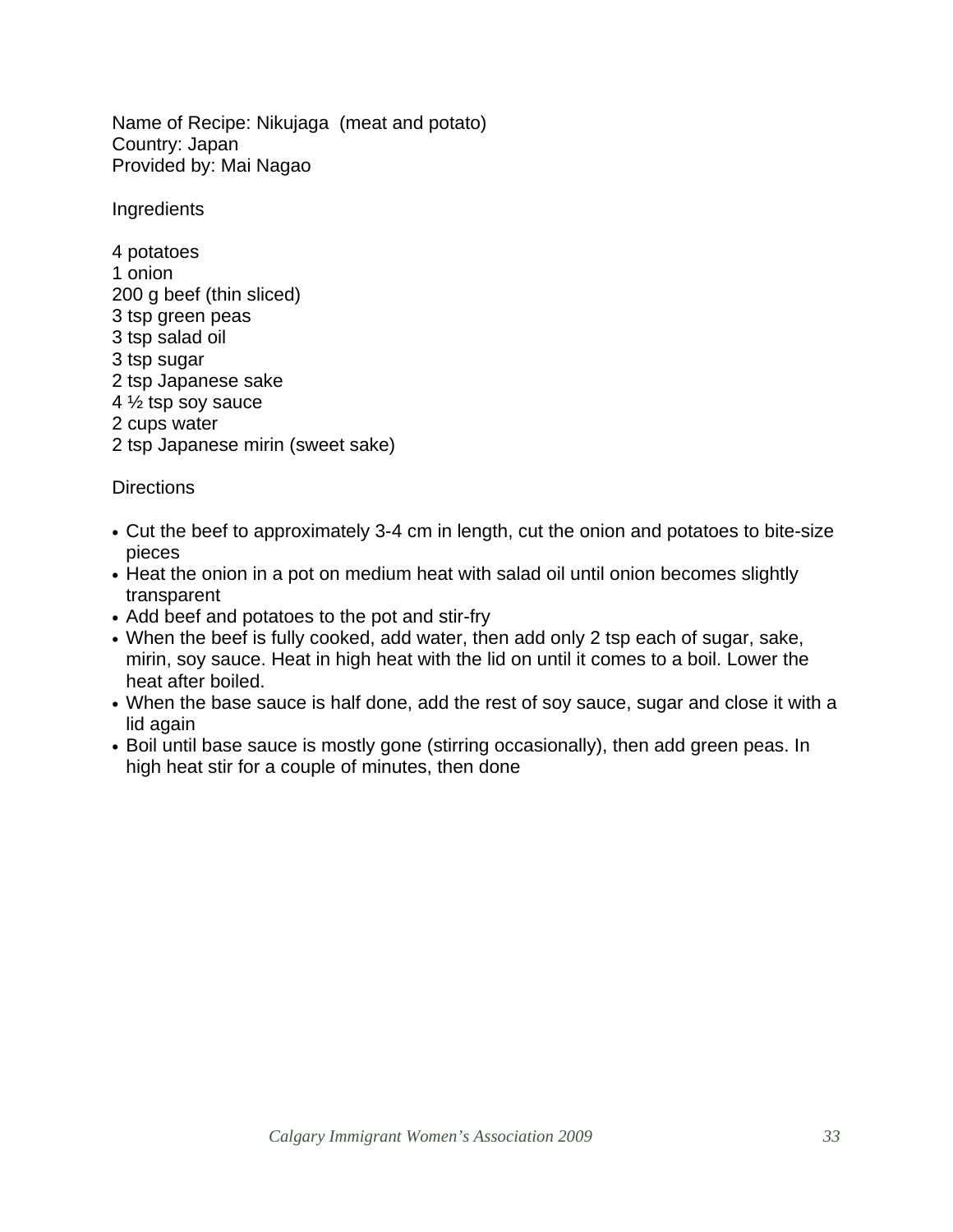Healthy Living Cookbook

Calgary Immigrant Women's Association



### *Desserts*

*Calgary Immigrant Women's Association 2009 34*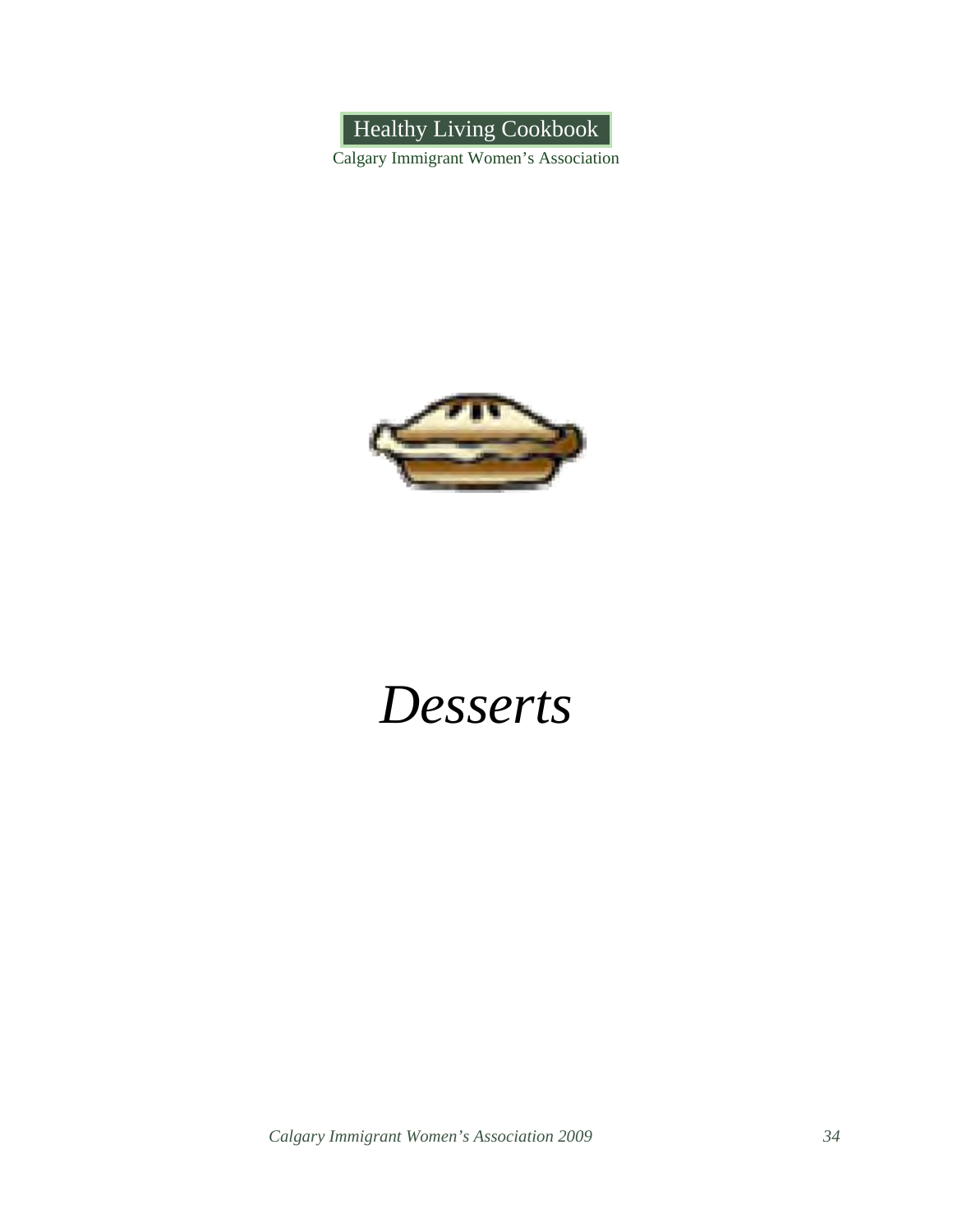Name of Recipe: Banana Walnut Cake Country: Malaysia Use: dessert Provided by: Ban Chan

**Ingredients** 

1 ½ cup flour 2 tsp baking powder ½ tsp baking soda ½ tsp salt 2 eggs ½ cup sugar 2-3 mashed bananas 1/3 cup oil  $\frac{1}{2}$  cup milk Chopped walnuts, as much as you like

- Mix flour, baking powder, baking soda and salt together
- In a separate bowl, mix eggs, sugar, bananas, oil and milk well
- Sift flour mixture into the wet ingredients, and mix well
- Pour batter evenly into greased loaf pan and top with walnuts
- Bake in oven preheated to 360° F for 40 minutes or until a toothpick inserted into the cake will come out clean
- Let the cake cool in the pan for 10 minutes
- Slice and serve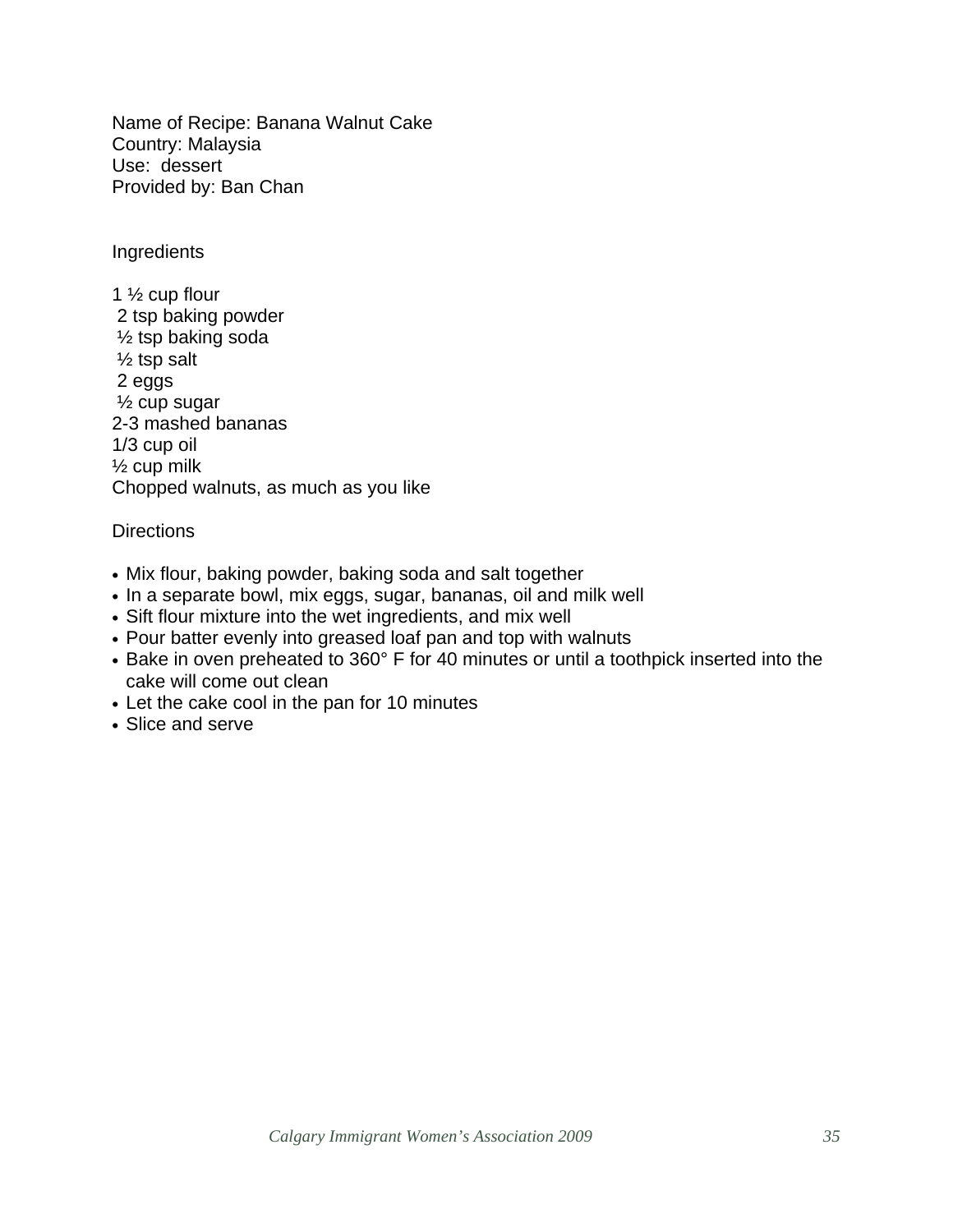Name of Recipe: Balahsham Country: Sudan Use: dessert Provided by: Siham

**Ingredients** 

3 eggs 1 cup milk 2/3 cups canola oil 1 tsp baking powder 3 cups flour Pinch of salt 1 tsp cinnamon Oil for frying 2 cups icing sugar Syrup: 1 cup water + 1 tsp lemon juice + 1 tsp vanilla extract

- Beat eggs, milk, canola oil, baking powder, flour, salt and cinnamon together well, then mix by hand
- Heat oil for frying
- Drop batter in tablespoon-sized portions into hot oil and cook until red and puffy balls (these are the balahsham balls)
- Remove and drain on paper-towel or a rack. Sprinkle with icing sugar.
- To make the syrup, boil the water and sugar, then add lemon and vanilla and remove from heat
- After the syrup cools, pour over balahsham balls